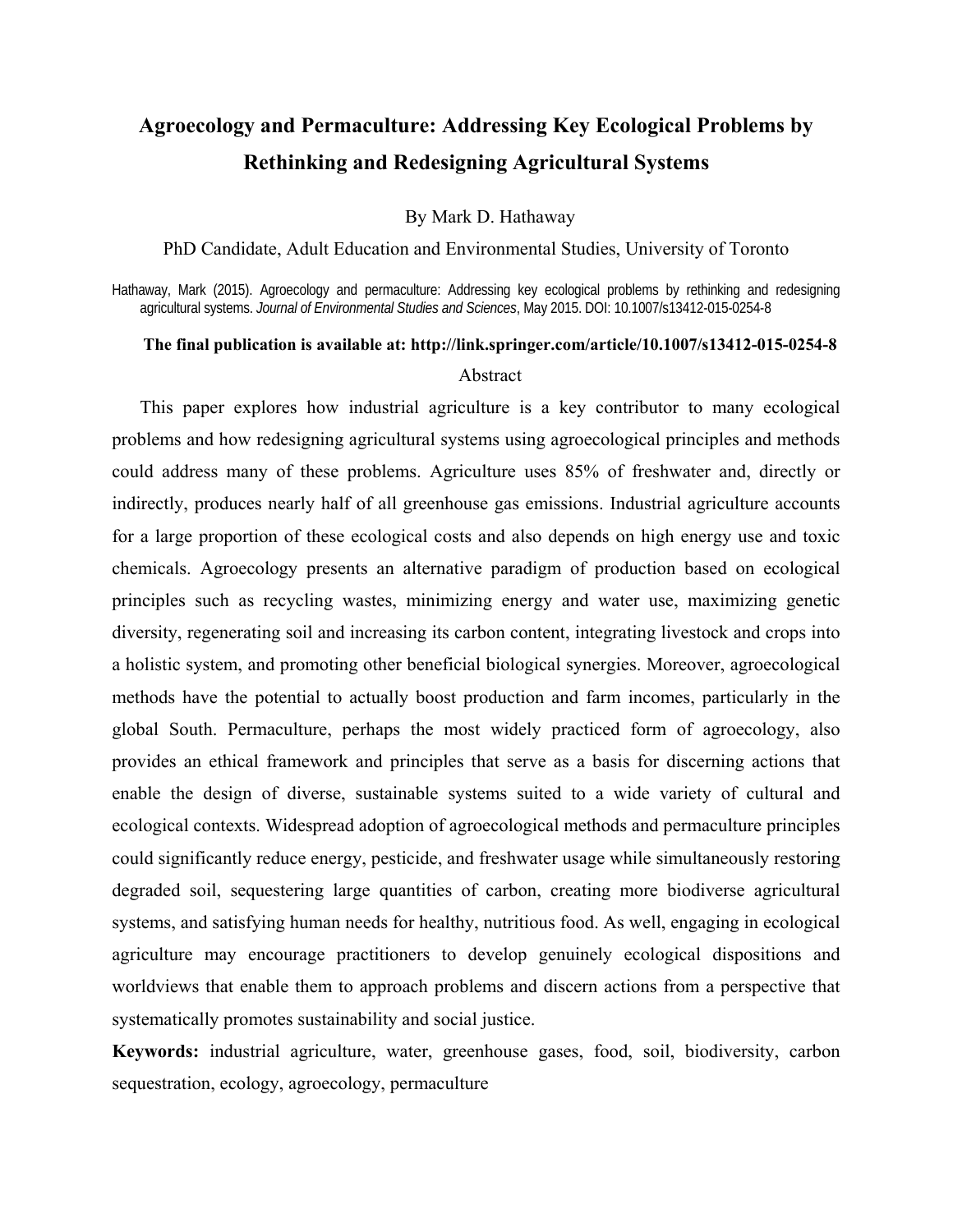## **Agroecology and Permaculture: Addressing Key Ecological Problems by Rethinking and Redesigning Agricultural Systems**

Agriculture is arguably the most important human endeavor, both because it is the principle source of our food (Pimentel 2011) and because nearly half of all people work as farmers, 95% of whom live in the global South and roughly half of whom are women (Pimbert 2009). Agricultural lands (cropland, managed agro-forestry, and grazing lands) occupy nearly half of Earth's land area (Smith et al. 2007) and rival forests as the largest terrestrial biomes (Foley et al. 2005). Due to its scale, the environmental impacts of agriculture are significant, but this is particularly true in the case of industrial farming, "capital-intensive, large-scale, highly mechanized agriculture of crops with monocultures of crops and extensive use of artificial fertilizers, herbicides and pesticides, with intensive animal husbandry" (Knorr and Watkins 1984).

Geoff Lawton, an Australian permaculture teacher living in Jordan, says that "all the world's problems can be solved in a garden" (as quoted in Ferguson and Lovell 2013). While this statement suffers from some hyperbole, it also contains an important truth: Insofar as the current model of industrial agriculture is a major contributor to many of the world's most pressing ecological problems – including water and energy usage, climate change, and pollution by toxic chemicals, as well as social problems such as poverty and hunger – these problems can only be effectively addressed by fundamentally changing our agricultural systems.

This paper endeavors to give a broad overview of the key ecological impacts of industrial agriculture including energy use, water consumption and pollution, and greenhouse gas (GHG) emissions. It then explores how agroecology – understood here as an applied science that "uses ecological concepts and principles for the design and management of sustainable agroecosystems where external inputs are replaced by natural processes such as natural soil fertility and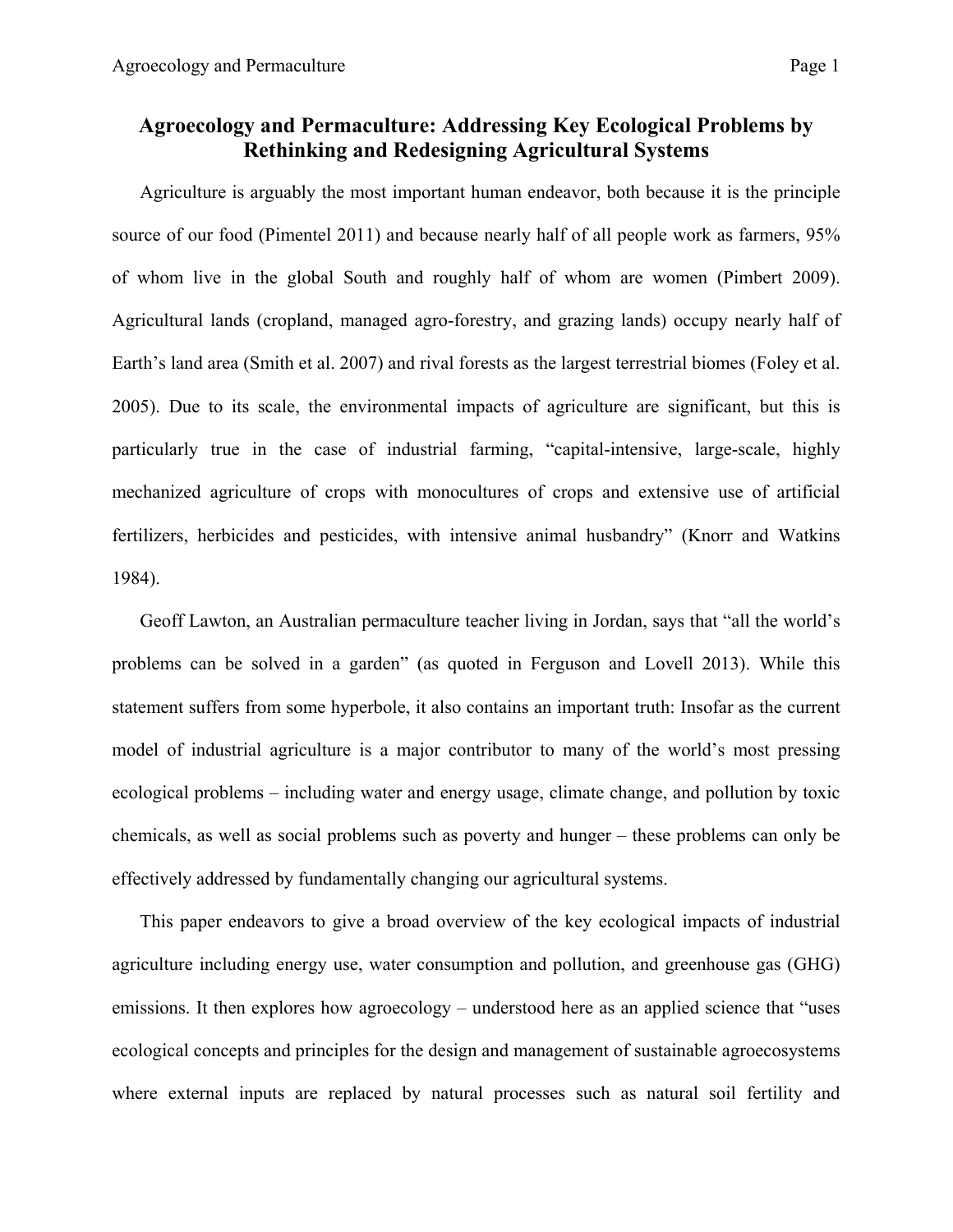biological control" (Altieri and Nicholls 2012) – moves away from the industrial paradigm to create more sustainable agricultural practices combining both traditional knowledge and modern ecological science. Next, permaculture design is examined as a framework providing additional insights into how agroecology may be applied in particular circumstances to create viable, just, sustainable, and regenerative agricultural systems. Finally, the paper explores how agroecological systems address key ecological problems as well as some of the challenges involved in implementing agroecological approaches. The paper concludes by presenting a specific example illustrating agroecology's potential to sustainably produce high-quality food for a growing human population.

This paper is meant to provide a global overview rather than examine agriculture in one particular context. In the case of industrial agriculture, most of the specific examples and statistics are drawn from North America, albeit some examples of industrial farming in the global South introduced via the "green revolution" are also considered. With respect to agroecology and permaculture, this paper focuses primarily on broad perspectives and principles that underpin these approaches although a sampling of techniques and methods used in a variety of contexts are provided to illustrate key points.

### **The Ecological Impacts of Industrial Agriculture**

Agriculture, in many respects, can be seen as the last frontier of the industrial revolution. Until the end of World War II, most farming was organic (agrochemical and antibiotic free), labor intensive, largely local (with the exception of certain plantation-grown crops), based on mixed-farming methods that recycled animal and crop wastes, and characterized by cultivating diverse crops that were rotated or inter-cropped as polycultures (Mazoyer and Roudart 2006; Vandermeer 2011; Worthington 2001). Even today, three quarters of the world's 1.5 billion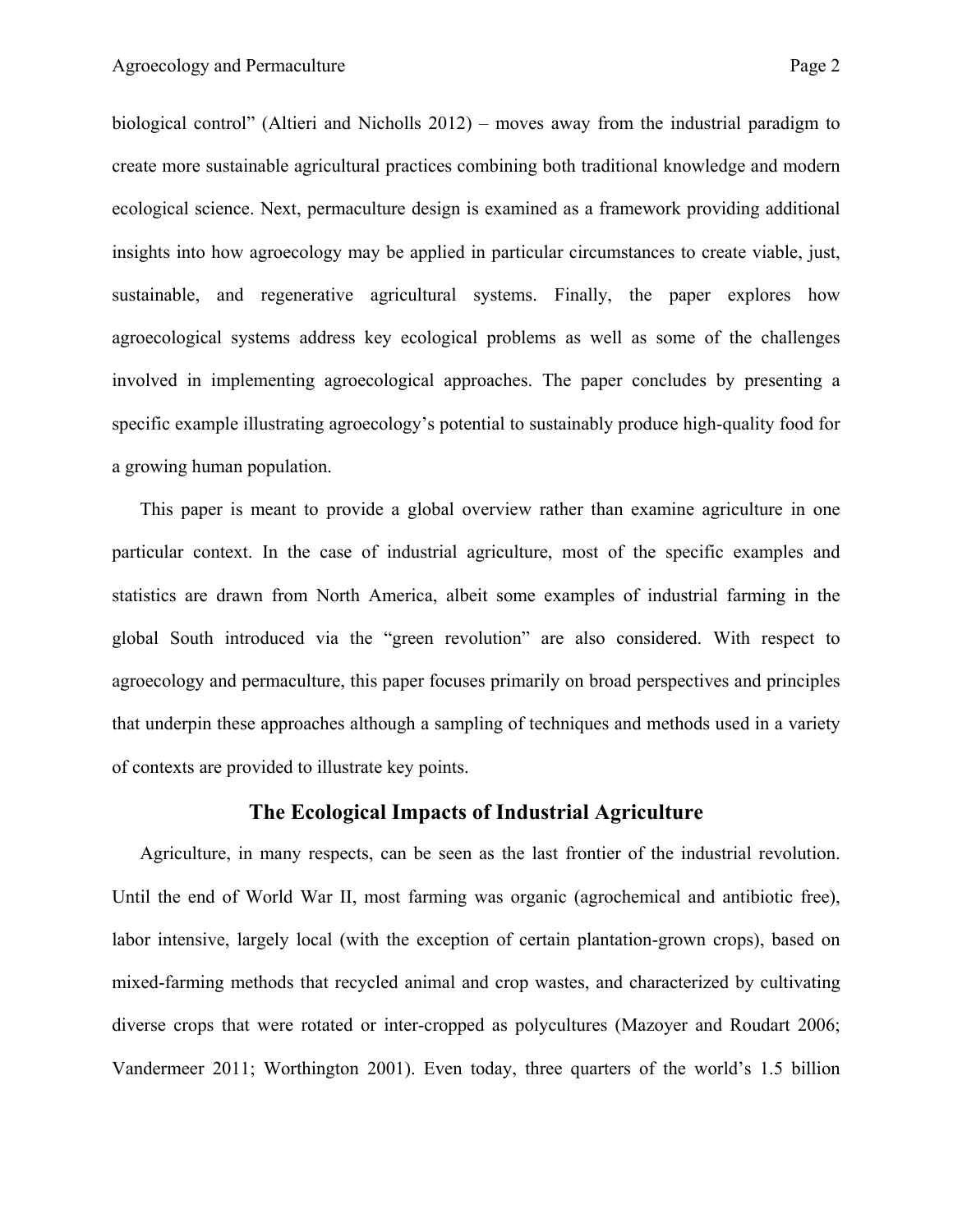peasant farmers working on 350 million small farms producing half of the world's food primarily use more traditional techniques while only 30% of food is produced using industrial methods (Altieri and Nicholls 2012; ETC Group 2009).

Over the past sixty years, however, industrial farming has taken root, first in North America and Europe, but increasingly in all parts of the globe. This new model of agricultural production uses a variety of chemical inputs (fertilizers and pesticides), seeks out economies of scale involving ever-larger plots of machine-cultivated land, employs specialized farms concentrating on one or a few crops or livestock species, and uses increasingly uniform varieties of seed and breeding stock. A variety of factors have contributed to this trend (Mazoyer and Roudart 2006; Perelman 1972; Pollan 2006; Shiva 2008), including:

- The availability of fossil fuels and farm machinery, as well as the increased availability of chemical fertilizers and pesticides (originally due to surplus ammonium nitrate from explosive production and the conversion of chemical industries following World War II), which enable the cultivation of large monocultures with little human labor;
- The influence of a capitalist, industrial paradigm and government policies that promote specialization, comparative advantage, and global trade of agricultural production;
- The introduction of high-yielding hybrids (and later, of genetically modified varieties) that respond well to agrochemical applications and mechanized harvesting that have increasingly displaced open-pollinated varieties that could be saved and replanted; and
- The growing domination of agricultural markets by large transnational corporations controlling seeds and agrochemicals as well as agricultural production and distribution.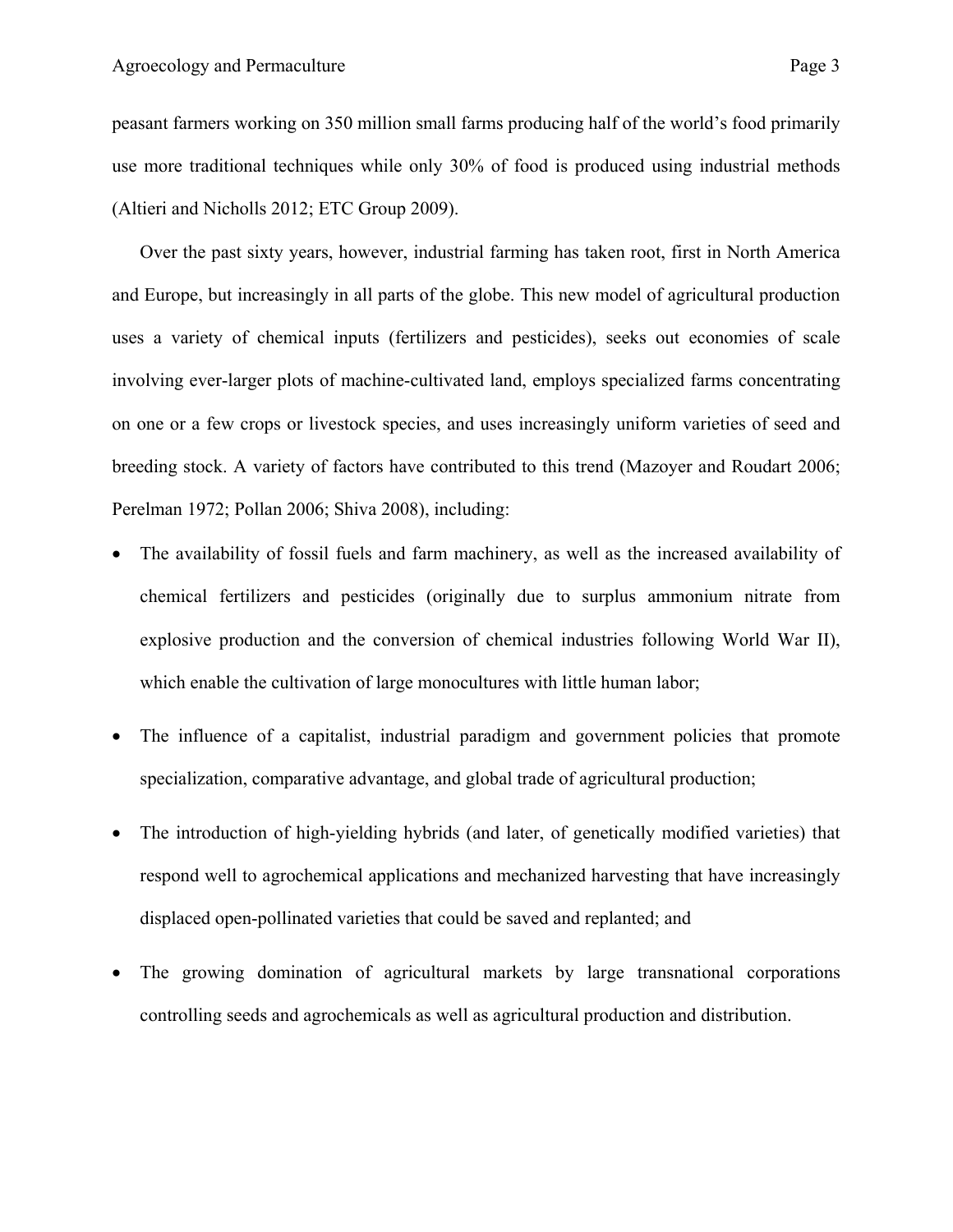In many ways, the industrial food system has moved from raising crops and animals on farms to "manufacturing" food using highly specialized processes in operations that resemble outdoor factories. These consume ever-larger amounts of energy (particularly hydrocarbons), convert soil into a net carbon emitter, significantly contribute to GHG emissions, undermine soil fertility, reduce biodiversity, introduce chemical toxins into ecosystems, and use or pollute vast quantities of water. While this form of agriculture has arguably increased productivity at a time when human population growth has skyrocketed, these increases are not sustainable in the long term.

#### *Monoculture, chemical dependence, and the loss of diversity*

To facilitate mechanized cultivation, industrial farming tends to cultivate vast fields of only one crop variety (Tilman 1999) – referred to as monocultures – often without adequate rotations. These artificially simplified ecosystems are heavily dependent on external inputs, particularly chemical fertilizers (since monocultures rapidly deplete nutrients in the soil) and pesticides (because they are more vulnerable to infestations which spread more easily in fields lacking diversity). Over time, chemical fertilizers rich in nitrogen, phosphorous, and potassium ("NPK" fertilizers) deplete the soil of essential micronutrients and destroy beneficial soil organisms that facilitate the transfer of nutrients to plants (Shiva 2008). In turn, this may reduce the nutritional quality of food (Worthington 2001). Since the advent of industrial agriculture, more than 17% of vegetated land has suffered from human-induced degradation of soils due to "poor fertilizer and water management, soil erosion and shortened fallow periods" as well as "continuous cropping and inadequate replacement of nutrients removed in harvested materials or lost through erosion" (Tilman et al. 2002).

Instead of a chemical growing medium, soil can best be understood to be a dynamic ecosystem which "produces life because it itself is alive" (Suzuki et al. 2007). A single gram of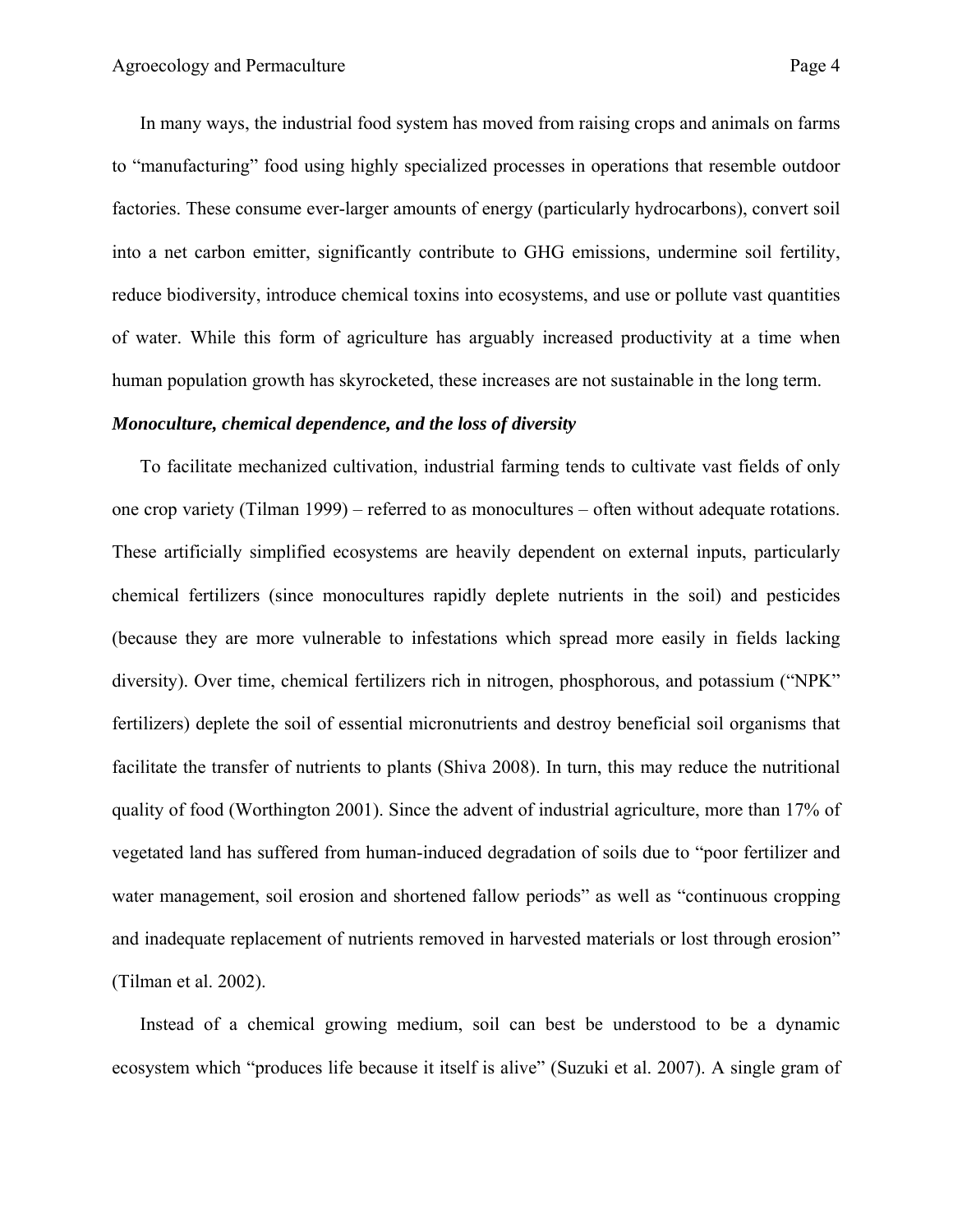soil may contain up to a billion bacteria, a million fungi, and tens of thousands of protozoa. Soil is precious – it can take from 200 to 1000 years to produce a single inch of topsoil, but we are losing 75 billion tonnes of soil or nearly 10 million hectares of farmland per year to erosion – equivalent to almost a quarter of Canada's total arable land. More than a third of the world's arable land has been lost since large-scale industrial agriculture began in the 1950s (Pimentel et al. 1995).

Pesticides – while initially boosting yields – become increasingly ineffective over time as pests become resistant to them, yet they often also kill microorganisms and fungi that are essential to soil health as well as beneficial species that help control destructive organisms (Pimentel 1996). Meanwhile, approximately a million people are poisoned by pesticides annually, 20,000 of whom die (Pimentel 1996). It is more difficult to quantify longer term health effects, both in humans and other species. Altieri and Nicholls (2012), however, estimate that the 324 million Kg of pesticides used in the US each year result in \$8 billion of indirect environmental and social costs – including loss of wildlife, fisheries, pollinators, and human illnesses.

When the green revolution introduced new seed varieties, agrochemicals and other industrial methods in the Punjab, India during the 1960s, crop yields increased. By 2008, however, production was declining, soil fertility was seriously degraded, and water had been polluted by nitrites and pesticides (Shiva 2008). Indeed, worldwide yields in many areas using industrial methods are declining (Rosset et al. 2011). It appears that while chemical fertilizers initially increase yields, they become less effective over time – requiring ever greater amounts of fertilizer to maintain productivity (Tilman et al. 2002). Fertilizer run-off also causes algae blooms and oxygen depletion in rivers and oceans (Foley et al. 2005). Furthermore, as oil prices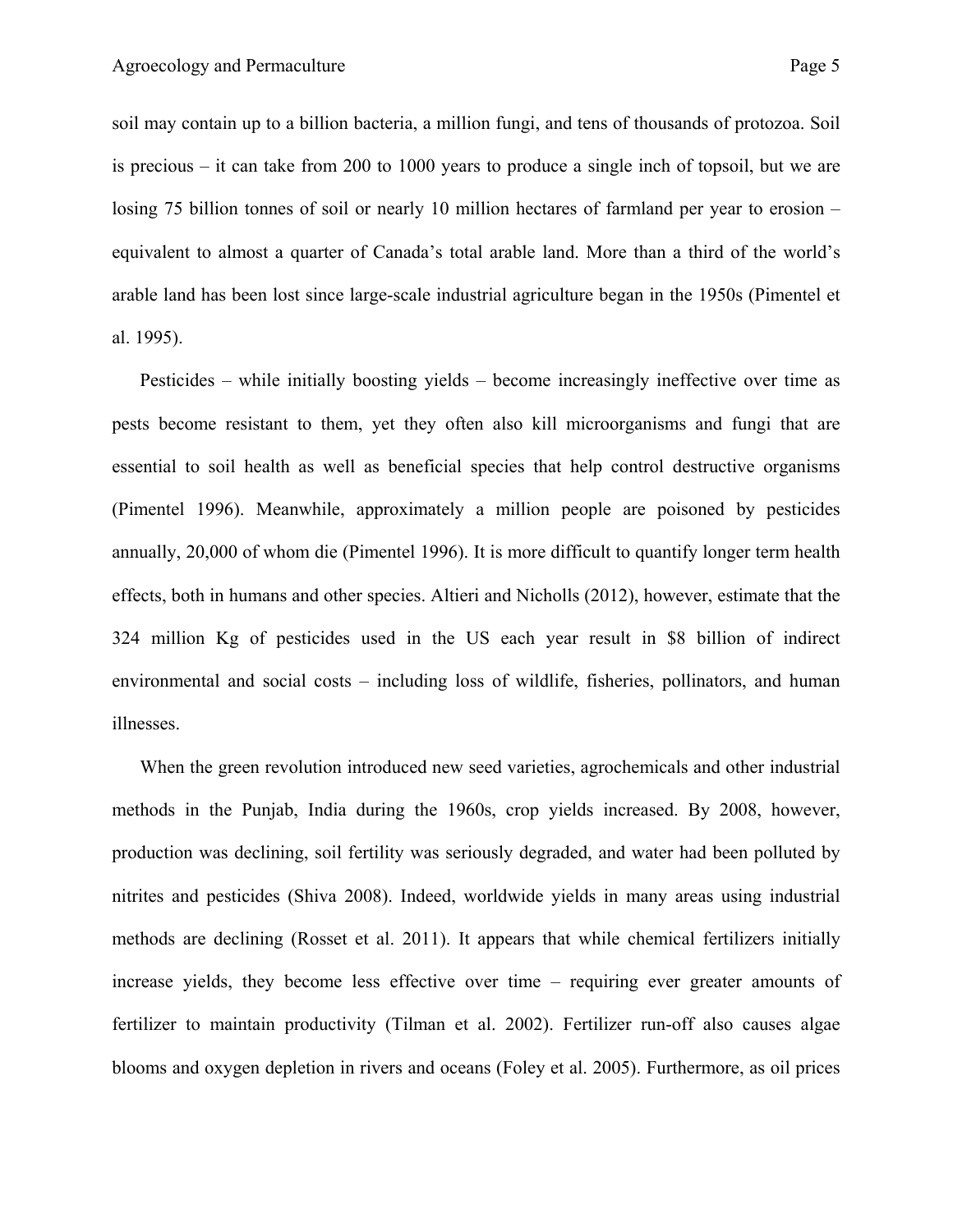increase, fertilizers and pesticides become increasingly expensive – particularly for small landholders.

Industrial agriculture seeks out food varieties primarily based on factors such as shelf life, uniformity, durability for long-distance transport, ease of harvest, productivity (or responsiveness to chemical fertilizers), and (in the case of many genetically modified varieties) the ability to withstand the application of herbicides – not nutritional value. As a few varieties gain dominance, thousands of traditional cultivars and landraces disappear – essentially resulting in a massive loss of biodiversity and traditional knowledge. Three-quarters of food varieties once cultivated (many the fruit of centuries of selective breeding) disappeared during the 20<sup>th</sup> century (FAO 1998). In turn, the global food supply has become more vulnerable to catastrophic losses from diseases, such as happened during the Irish potato famine (partially the result of a dependence on a single variety of potato susceptible to late blight) (Rhodes 2012). More recently, with the Fusarium fungal disease threatens the single, genetically uniform Cavendish variety that dominates world banana production (Butler 2013).

#### *High energy use*

The purported efficiency of industrial agriculture depends on relatively inexpensive supplies of fossil fuels – in part to provide chemical inputs such as fertilizers and pesticides. Furthermore, many common food items travel thousands of kilometers to reach our tables. An Ontario study calculated that 58 common food items that could be grown locally – but were instead transported long distances – travelled an average of nearly 4500 km (Xuereb 2005). It takes between 7.3 and 10 calories of energy inputs – mostly from fossil fuels – to produce, process, and distribute a single calorie of food energy using industrial methods in the United States (Neff et al. 2011). About 20% of that energy (1.5-2.0 calories) is used directly in food production with the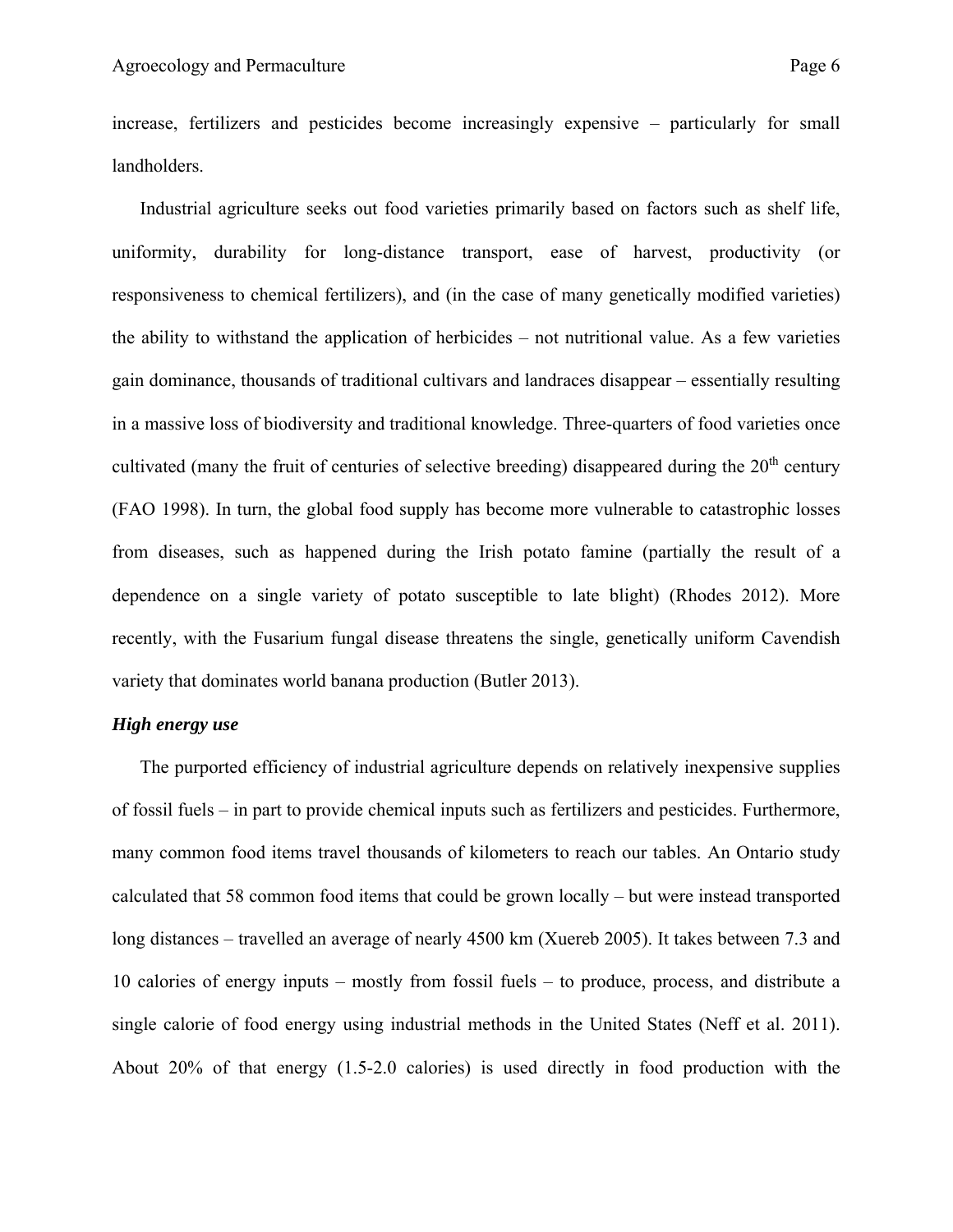remainder used for processing and transportation (Heller and Keoleian 2000). A single head of lettuce with 110 kcal of food energy shipped from California to New York requires 750 kcal of fossil fuels for irrigation and 4,140 kcal for transportation (Pimentel et al. 2008). If the price of petroleum rises sharply (as may happen if we reach "peak oil"), this globalized system dependent on cheap transportation – and on chemical inputs – may cease to be viable (Neff et al. 2011). Furthermore, to keep global temperature increases below 2 C, the use of petroleum needs to fall dramatically; indeed, 80% of current fossil fuel reserves must remain in the ground (McKibben 2013).

#### *Greenhouse gas emissions*

The use of NPK fertilizers also contributes significantly to GHG emissions. Two-thirds of nitrous oxide  $(N_2O)$  emissions – responsible for about 6% of the greenhouse effect – come from chemical fertilizers. N<sub>2</sub>O has nearly 300 times the warming effect of  $CO<sub>2</sub>$  and remains in the atmosphere almost indefinitely (Bruges 2010). Fertilizers also contribute to GHG emissions via energy use – 30% of energy used in US agriculture, for example, goes into the production of chemical fertilizers. The IPCC estimates that agriculture is responsible for about 12% of GHG emissions (Smith et al. 2007), but the non-governmental organization GRAIN (2011) has carried out research indicating that the emissions are much higher if indirect emissions – such as those related to the transport of agricultural commodities as well as changes in land use patterns are considered. In total, approximately 50% of all GHG emissions may be attributable to agriculture.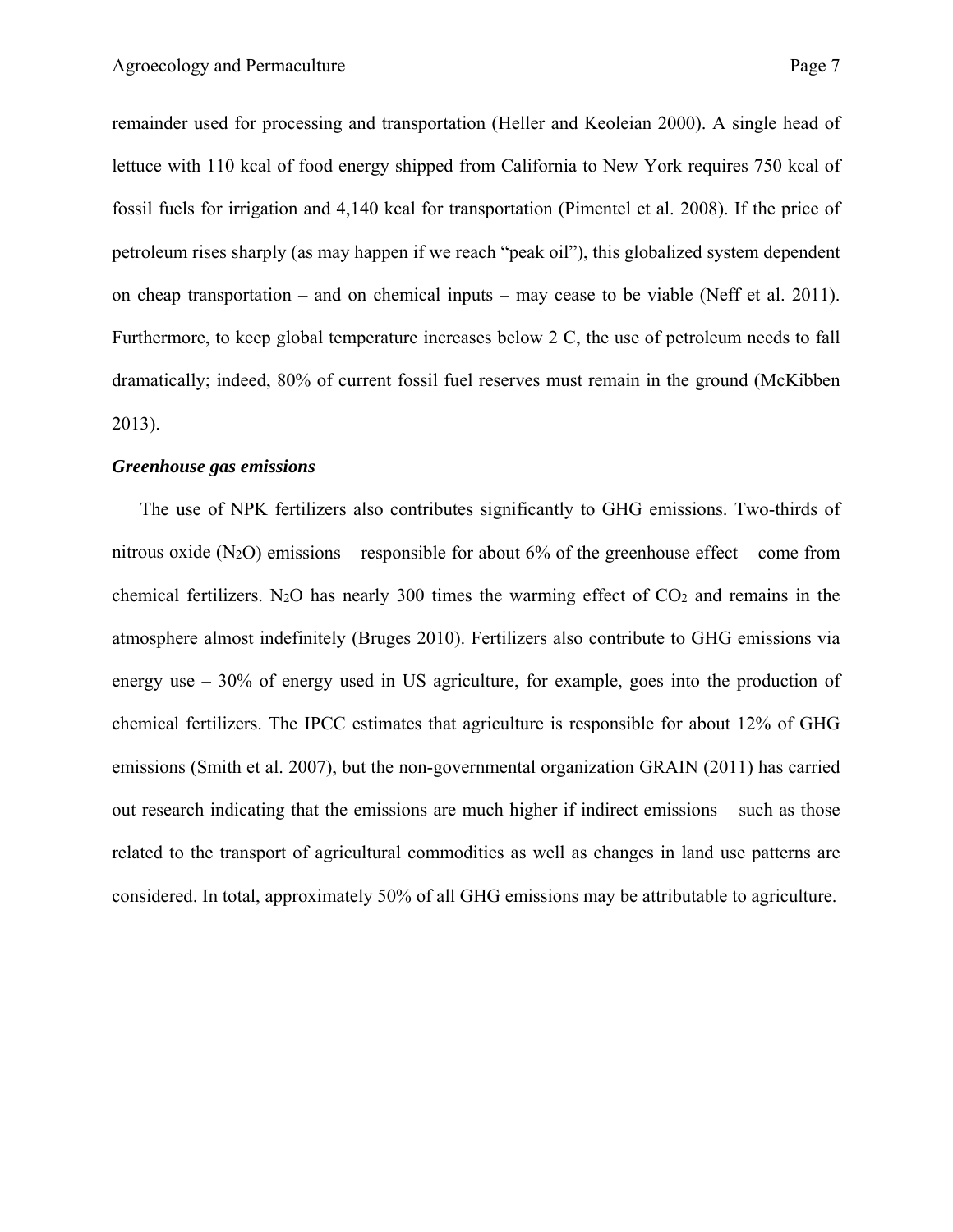

## **Fig. 1** (GRAIN 2011)

Soil is the largest land-based carbon sink, holding more carbon than the atmosphere and all terrestrial vegetation combined (Swift 2001). Yet, agriculture can turn soil into a net carbon emitter. While the depletion of carbon sequestered in soil began with the advent of agriculture millennia ago, modern industrial farming has greatly accelerated this process. Many soils that once had a 20% carbon content now hold an average of only 2% (Rhodes 2012). Overall, soils have lost 30 to 70% of their carbon content depending on the specific place, soil type, and degree of degradation (Bates 2010). Indeed, between 25 and 40% of excess  $CO<sub>2</sub>$  in the atmosphere today probably originates from the destruction of soils (GRAIN 2011).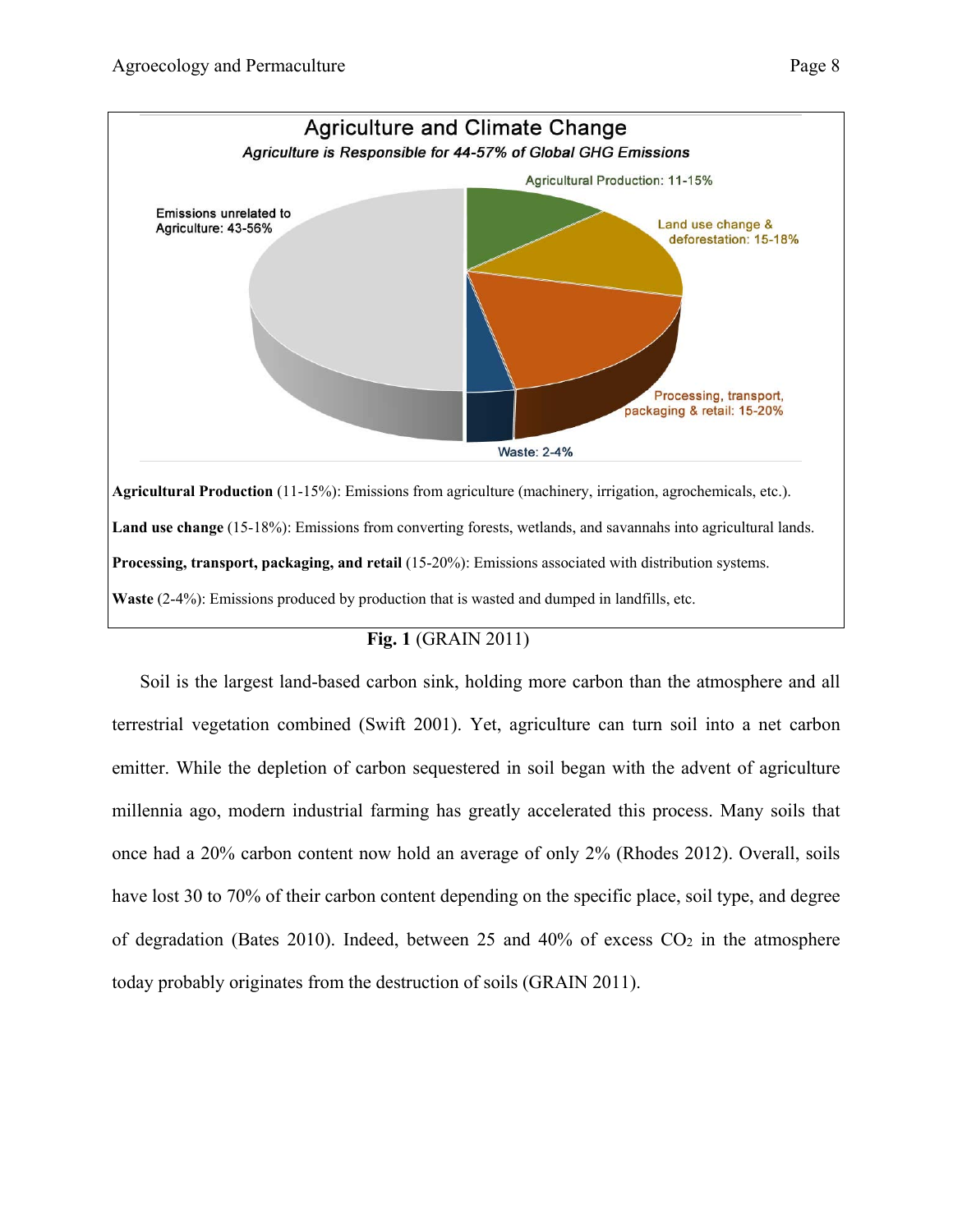Agriculture accounts for 85% of global freshwater consumption (Foley et al. 2005). To produce a single kilogram of wheat takes an average of 1300 liters of water, while rice requires 3000 liters, and beef 15,500 liters (Chapagain and Hoekstra 2004). A single, 50-gram bag of salad requires about 50 liters of water while a chocolate bar needs an astounding 27,000 liters (Rhodes 2012). Nations in the South exporting food to the North are therefore also effectively exporting massive quantities of water "embedded" in this food. In areas suffering water scarcity, producing food for export may significantly contribute to drought and desertification (Shiva 2008). Such food production may also involve the extraction of groundwater reserves which "is almost universally unsustainable and has resulted in declining water tables in many regions" (Foley et al. 2005).

Much of the crop yield increases obtained during the green revolution may be attributed to increases in water usage. As Shiva (1991) explains, many of the "miracle" plant varieties used in industrial agriculture are those that are particularly responsive to irrigation water and chemical fertilizers. Much of the increased weight in crop yields is actually due to greater water uptake caused by metabolic changes associated with chemical fertilizers. For example, some highyielding varieties of wheat produce 40% more grain, but require three times as much water. Therefore, their productivity in terms of water use is less than half of traditional varieties. In the absence of additional water and chemical fertilizers, the green revolution hybrids perform worse than many traditional varieties. As freshwater becomes scarcer, the viability of these crops will become increasingly questionable.

The wastes – particularly manure – generated by large-scale livestock operations also contributes to water pollution: Farms in Canada produce nearly 126 million tonnes of manure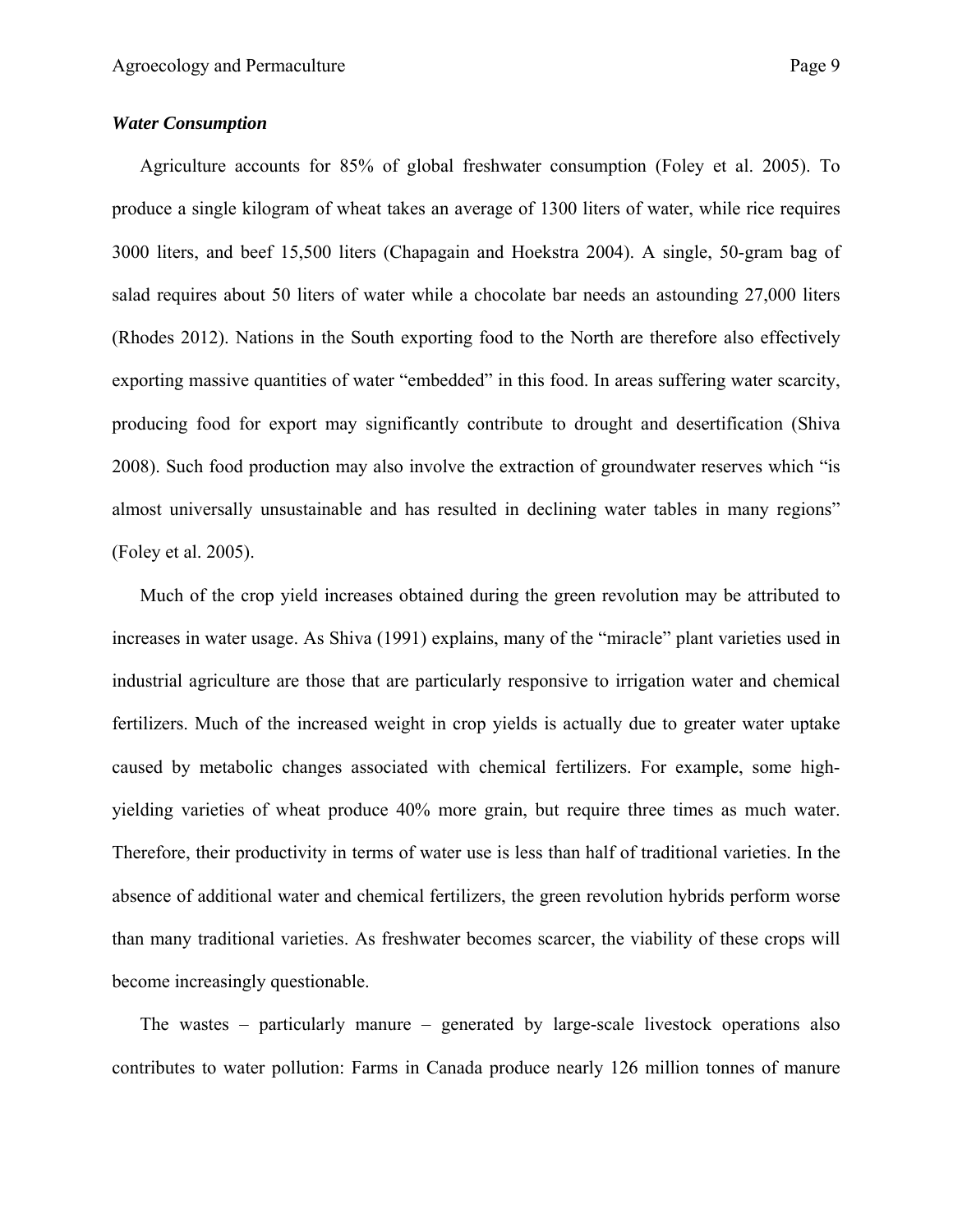annually (Beaulieu 2004) compared to only 550,000 tonnes of dry sludge produced by municipal sewage systems (LeBlanc et al. 2009) – but in most cases, farm wastes are not treated. Agriculture is the main source of surplus phosphorus and nitrogen in waterways (Foley et al. 2005) and contributes significantly to the creation of hypoxic dead zones at the mouths of many major rivers, such as the 18,000 km<sup>2</sup> dead zone at the mouth of the Mississippi (McIntyre et al. 2009).

Clearly, agriculture – particularly its industrial variant – has contributed significantly to a number of key ecological problems. Foley et al. (2005) note that industrial agricultural practices "may be trading short-term increases in food production for long-term losses in ecosystem services, including many that are important to agriculture." Moreover, industrial agriculture based on monocultures is particularly vulnerable to weather events (and infestations) associated with climate change compared to more diverse, ecological alternatives (Altieri and Nicholls 2012). Furthermore, as water resources become more limited and petroleum-based fuels and fertilizers become more expensive, industrial agriculture may not be able to sustain the production increases required for growing populations (Rhodes 2012). Currently, the world actually produces more food than is required to provide a healthy diet for its entire human population and could sustain up to ten billion people (Altieri and Nicholls 2012) – especially if grain currently used for livestock or biofuels was diverted to human consumption; however, climate change as well as oil and water shortages may cause production to fall in the future. Because of this, alternative forms of agriculture are needed that can simultaneously increase productivity – particularly in the most impoverished areas of the globe – as well as reduce water and energy usage, decrease chemical and biological pollution, increase crop resilience, and sequester carbon in soils. As will be demonstrated in the upcoming sections of this paper,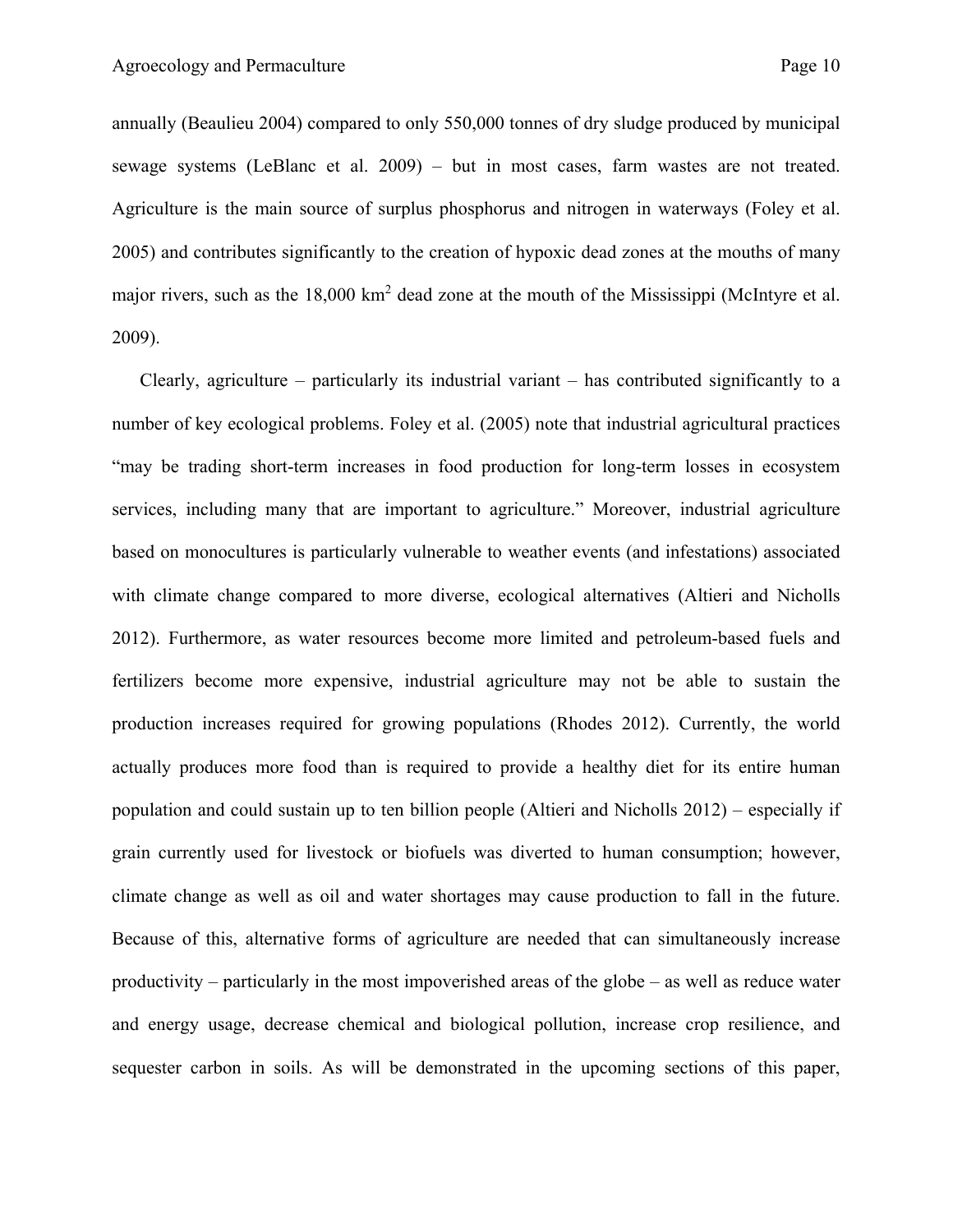agroecological methods of farming have the potential to achieve all these goals while simultaneously providing a sustainable livelihood for millions of farmers worldwide.

## **Agroecology**

Early accounts of the Europeans arriving in the Americas portray their surprise at the bounty, beauty, and equity of many of the indigenous food systems encountered on these continents. These varied from complex agroforestry systems in North America's eastern woodlands and the Amazonian basin to sophisticated methods enabling Andean peoples to farm in harsh climatic conditions (Mann 2005). Indeed, around the world traditional and indigenous peoples developed productive food systems uniquely adapted to their local ecosystems and cultures. As Miguel Altieri (2009) notes:

The persistence of millions of agricultural hectares under ancient, traditional management in the form of raised fields, terraces, polycultures (with a number of crops growing in the same field), agroforestry systems, etc., document a successful indigenous agricultural strategy and constitutes a tribute to the "creativity" of traditional farmers. These microcosms of traditional agriculture offer promising models for other areas because they promote biodiversity, thrive without agrochemicals, and sustain year-round yields. The new models of agriculture that humanity will need… will be rooted in the ecological rationale of traditional small-scale agriculture… Such systems have fed much of the world for centuries and continue to feed people in many parts of the planet.

Today, many of these traditional agricultural methods are being rediscovered and recovered. Simultaneously, the convergence of two scientific disciplines – ecology and agronomy – is exploring a new vision and set of practices called *agroecology*, which applies "ecological science to the study, design and management of sustainable agroecosystems" (Altieri 1995). There are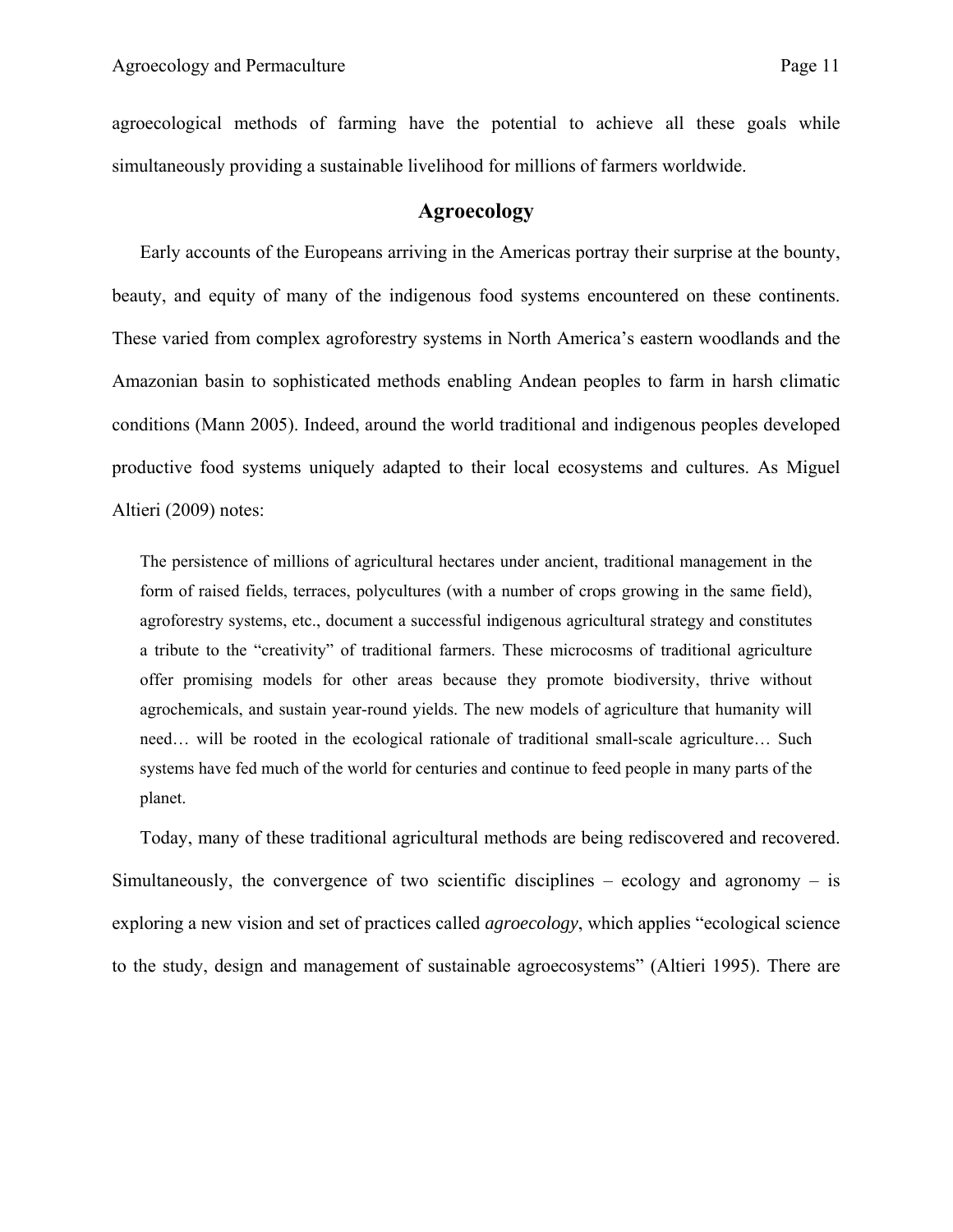many variants of agroecological systems that can include organic agriculture<sup>1</sup>, permaculture, natural farming, and biodynamic methods. Often, agroecologists dialogically integrate autochthonous traditions to create a new synthesis of knowledge and practices using participatory approaches (Altieri and Nicholls 2012). In contrast to the extractive, manufacturing paradigm of industrial agriculture, agroecology seeks to create synergistic agricultural systems that mimic the natural processes of a mature ecosystem and replace external inputs while taking "greater advantage of natural processes and beneficial on-farm interactions in order to reduce off-farm input use and to improve the efficiency of farming systems" (Altieri and Nicholls 2012) by:

- recycling nutrients from organic matter to enhance the biotic activity and fertility of soil,
- minimizing losses of water, energy, and soil nutrients,
- increasing genetic diversity and using mutually beneficial planting and antagonists to create inter-cropped polycultures that better resist plagues and sustain soil,
- promoting beneficial biological synergies and interactions to enhance ecological services, and
- integrating livestock and crops into a holistic system.

Can these agroecological systems actually produce enough food to meet the needs of all people in the world? Oliver De Schutter (2010), the UN Special Rapporteur on the right to food, concludes that not only does agroecology greatly boost productivity (by an average factor of over 100% in rural Africa<sup>2</sup>), but that it also can reduce rural poverty (by boosting production and

<sup>&</sup>lt;sup>1</sup> Not all organic methods (such as those using monocultures and external inputs), however, are agroecological. In contrast, agroecological approaches *are* generally organic – albeit generally less focused on formal organic certification (Altieri and Nicholls 2012).

<sup>&</sup>lt;sup>2</sup> Another US study (Liebhardt 2001) comparing organic and industrial agriculture concluded that organic farming yields averaged 95% of those obtained with industrial methods, but with far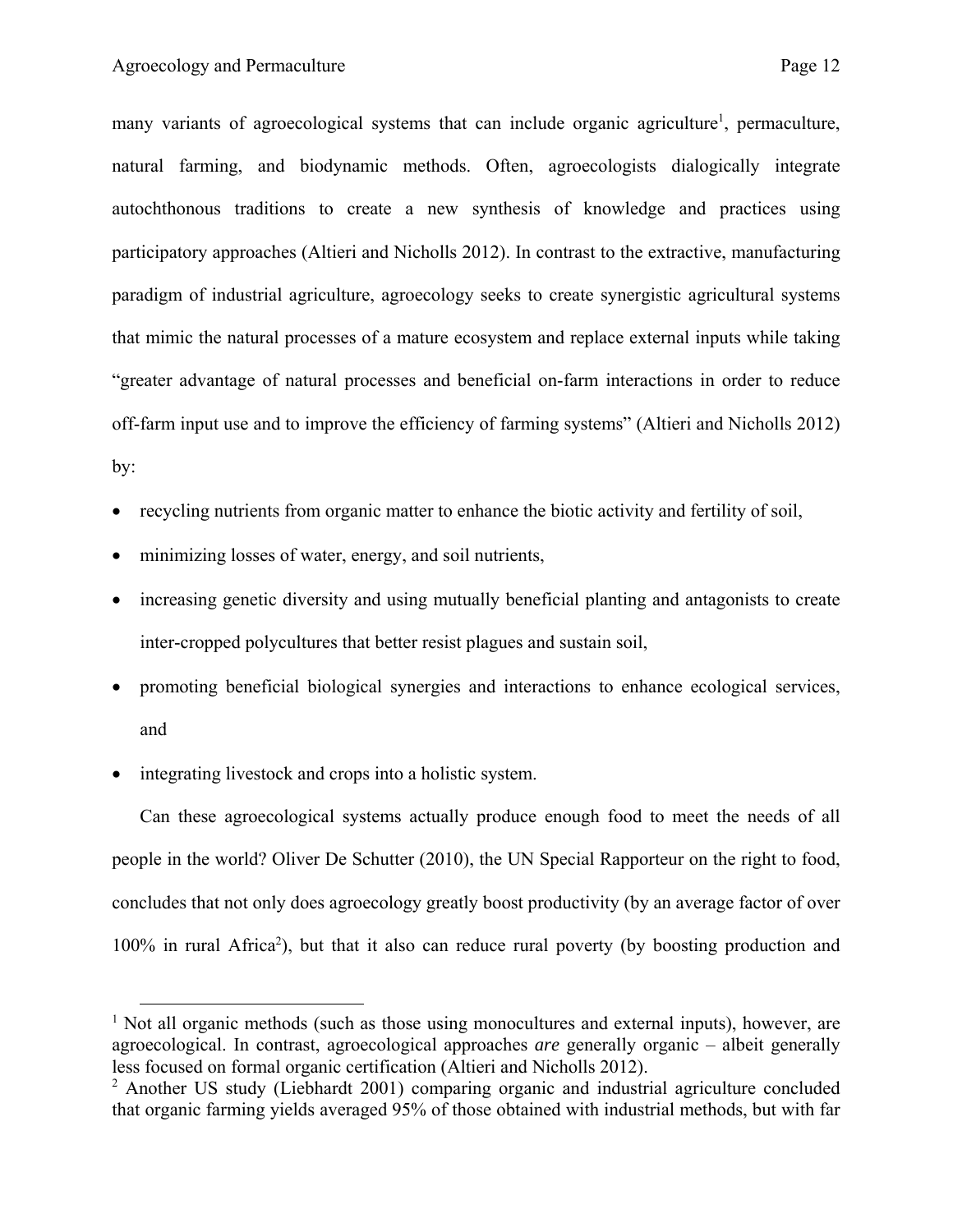$\overline{a}$ 

reducing the need for costly inputs), improve nutrition (by growing more diverse, nutritious food), and contribute to ecological sustainability (including adaptation to climate change and water conservation). In Asia, the use of one particular agroecological method called the System of Rice Intensification (SRI) has increased rice yields by 20-30% (and up to 50% in some cases) while reducing water usage by 50% and seed usage by 90%, often with the use of no chemical inputs (Altieri and Nicholls 2012; Sinha and Talati 2007). Moving to the kind of integrated polyculture system usually employed in agroecology increases yields by an average of 20 to 60% over monocrop systems (Altieri et al. 2012).

While agroecological practices are more labor-intensive than industrial farming methods – particularly during the initial implementation stage – agroecology creates an efficient system that naturally resists plagues and pests (for example, by using polycultures) and which also creates better working conditions for farm laborers by introducing shade trees and eliminating the need for chemical pesticides. Rather than relying on external capital, chemical inputs, or even labor, agroecological systems "rely on the efficiency of biological processes such as photosynthesis, nitrogen fixation, solubilization of soil phosphorus, and the enhancement of biological activity above and below ground." Therefore, "the 'inputs' of the system are the natural processes themselves, this is why agroecology is referred to as an 'agriculture of processes'" (Altieri and Nicholls 2012).

At the same time, agroecology is knowledge intensive, "based on techniques that are not delivered top-down but developed on the basis of farmers' knowledge and experimentation" (De Schutter 2010). Agroecology requires that most crop and livestock breeding takes place locally

less energy and external inputs. The same study noted, however, that only 1% of agricultural research dollars were spent investigating organic methods, so that the potential to improve organic yields is potentially large.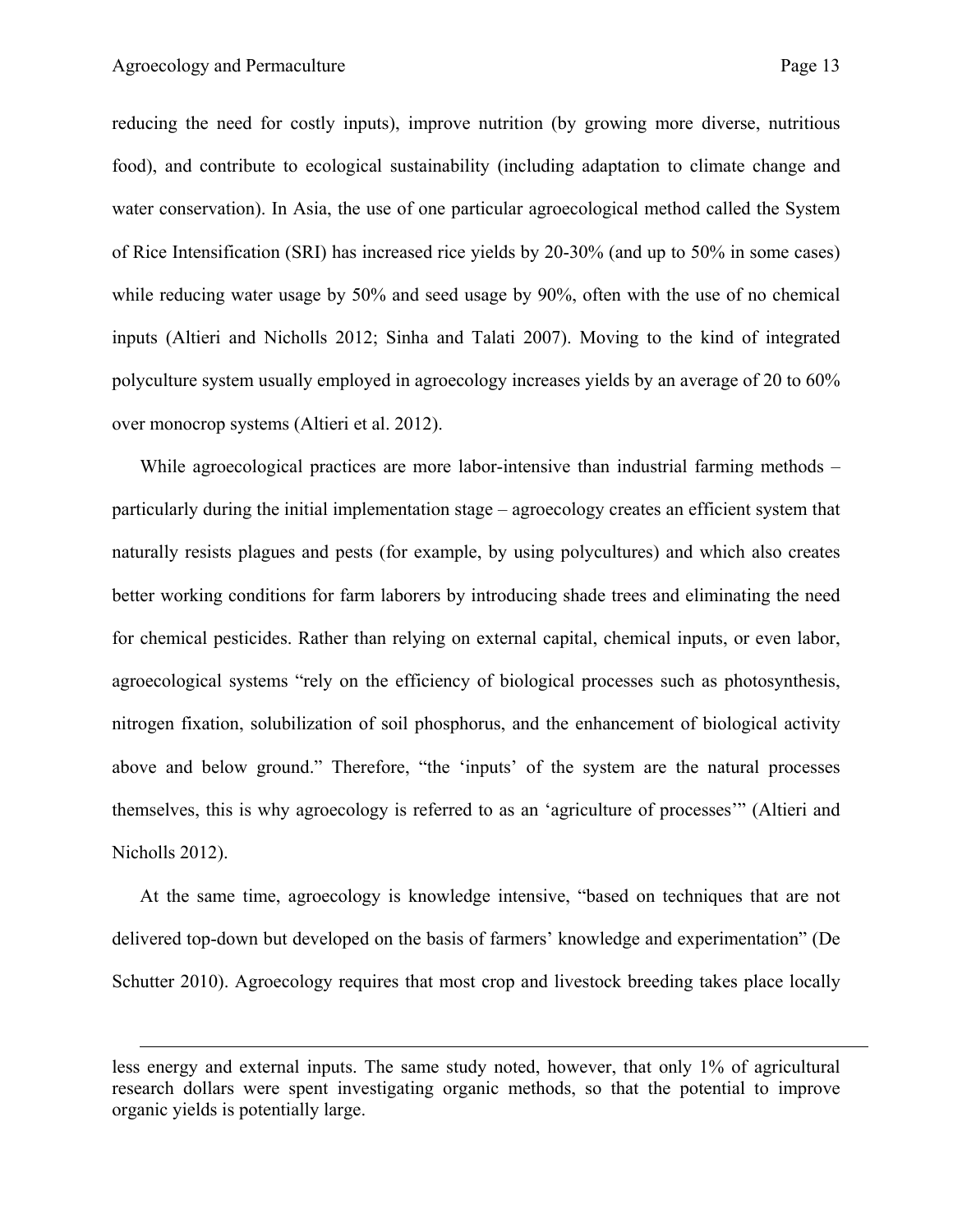to create varieties uniquely adapted to specific ecological conditions; it therefore necessitates "the development of both ecological literacy and decision-making skills in farmer communities" through appropriate investments in research and education (De Schutter 2010) Beyond the simple transmission of technical knowledge, this involves the development of practical, scientific problem-solving skills as well as the socialization of knowledge where farmers and other producers share their insights. This knowledge intensity aligns closely with the principle of empowering food producers while building local knowledge to strengthen people's food sovereignty, defined by the international small farmers' organization, La Via Campesina (2007), as "the right of peoples to healthy and culturally appropriate food produced through ecologically sound and sustainable methods, and their right to define their own food and agriculture systems." De Schutter (2010) also notes that, "in principle, agroecology can benefit women most, because it is they who encounter most difficulties in accessing external inputs or subsidies," albeit to a significant extent this also depends on how agroecological education programs are conceptualized and implemented.

In terms of concrete methodology, agroecological systems use crop rotations and polycultures to maintain soil fertility and minimize pest problems. As well, agroforestry systems are often incorporated to create a favorable microclimate for cultivation, stabilize soil, contribute organic matter, provide nitrogen fixation, and enhance nutrient uptake from deeper soil horizons. Cover crops and mulching reduce water evaporation, control pests, and stabilize soil temperature, suppress weed growth, and enrich soil. Finally, crop-livestock mixtures recycle nutrients (Altieri and Nicholls 2012).

At the heart of agroecology is a fundamentally different way of thinking based on a different set of values from industrial farming. While industrial methods see food as something to be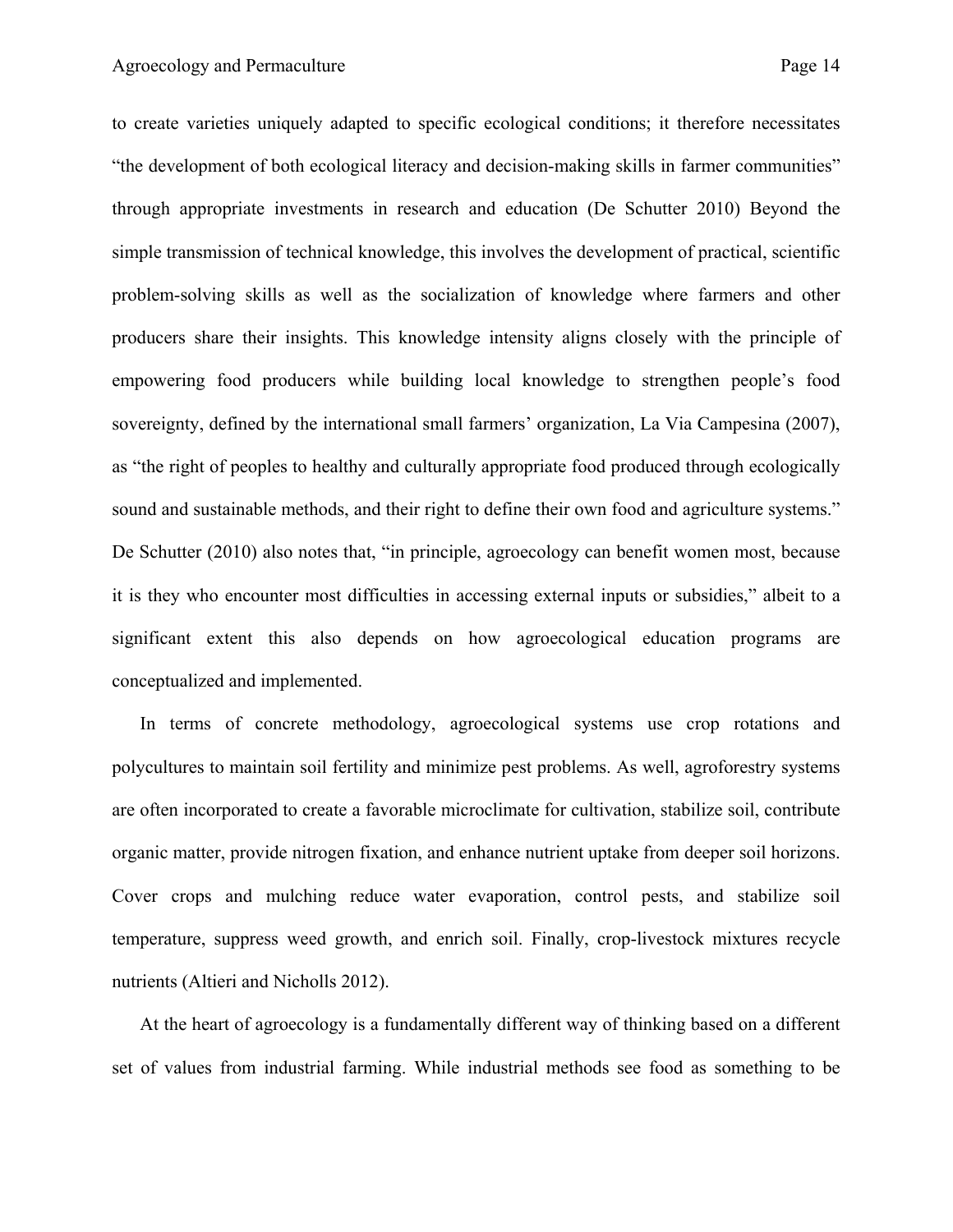manufactured from a set of raw materials, agroecology understands agriculture as an ecological system based on cyclic, symbiotic relationships. While industrial agriculture seeks to maximize yield measured in narrow, short-term, quantitative terms, agroecology seeks to maximize sustainable productivity for the long term, taking into account qualitative aspects such as nutritional quality, biodiversity, and working conditions. These values implicit in agroecology become more explicit when one considers permaculture.

## **Permaculture**

Permaculture – founded by Bill Mollison and David Holgrem in the 1970s – is perhaps the most widely known form of agroecology. Permaculture is an integral system of design "based on direct observation of nature, learning from traditional knowledge and the findings of modern science" which simultaneously embodies "a philosophy of positive action and grassroots education" aiming "to restructure society by returning control of resources for living: food, water, shelter and the means of livelihood, to ordinary people in their communities" (Permaculture Activist Magazine as quoted in Veteto and Lockyer 2008). In developing permaculture, Mollison was influenced in his approach by his work with Aboriginal Tasmanians, by Taoism, the ecosystems perspectives of ecologist Howard Odum, the work of Masanobu Fukuoka on natural farming, and Percival Yeoman's keyline planning and landscape analysis (Mollison 1979). Permaculture attempts to create sustainable designs that mimic patterns found in natural ecosystems, drawing particularly on whole systems thinking (Holmgren 2007) which focuses – not so much on individual elements – but on the relationship between them and the way they interact to form a functional, integrated whole (Peeters 2012). In one sense, permaculture is broader than agroecology since it may be understood as both a movement and philosophy promoting design principles that can be applied beyond agriculture: "The overall aim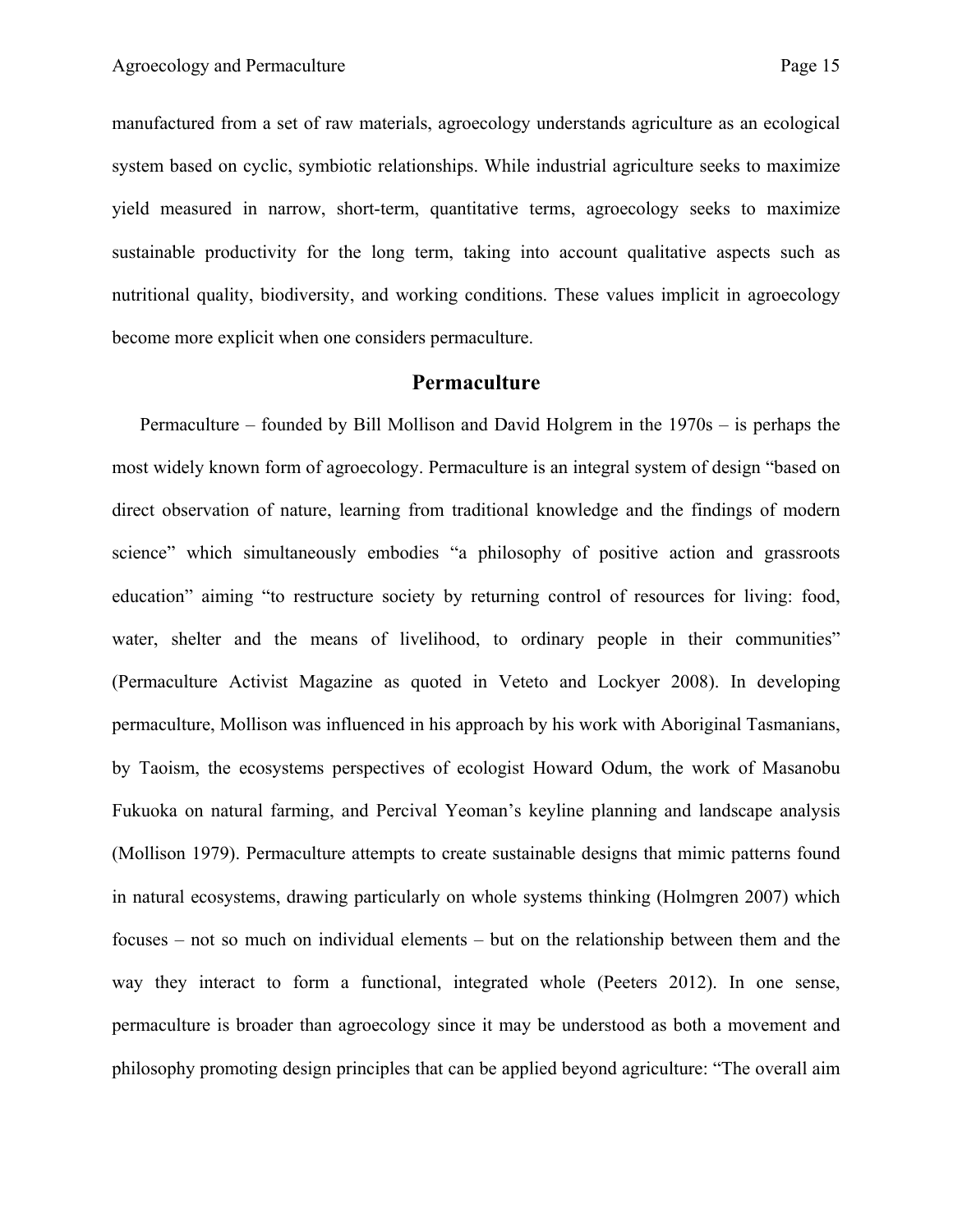of these design principles is to develop closed-loop, symbiotic, self-sustaining human habitats and production systems that do not result in ecological degradation or social injustice" (Veteto and Lockyer 2008).

Ferguson and Lovell (2013) note that, while permaculture is probably the best known agroecological movement, it has been relatively neglected in scholarly circles. Academic search engines returned 6 to 21 times as many results for agroecology as opposed to permaculture while general purpose-oriented searches returned 7 to 11 times the results for permaculture over agroecology. Ferguson and Lovell (2013) conclude that there is "sparse representation of permaculture in the scientific literature" and that this relative lack of academic research "is incommensurate with" both "a high level of general interest" in permaculture and its widespread practice in North and South America, Europe, Australia, and parts of Asia and Africa. Similarly, the international development community tends to focus on agroecology while neglecting permaculture. Despite this, Ferguson and Lovell (2013) conclude that:

Permaculture has contributions to offer the project of agroecological transition. Principles and themes in the permaculture literature largely complement, and sometimes provide useful extension of, those found in the agroecology literature. The permaculture approach to agroecosystem design and practice offers a distinctive perspective and emphasis on the value and potential of perennial crop species, polyculture, integrated water management, and the importance of agroecosystem configuration.

Permaculture also provides a simple ethical framework guiding all its designs summarized in three simple points (Holmgren 2007; Rhodes 2012):

**1. Care for Earth:** Including the nurture of soil, forests, and water; working with nature; and preventing damage to ecosystems.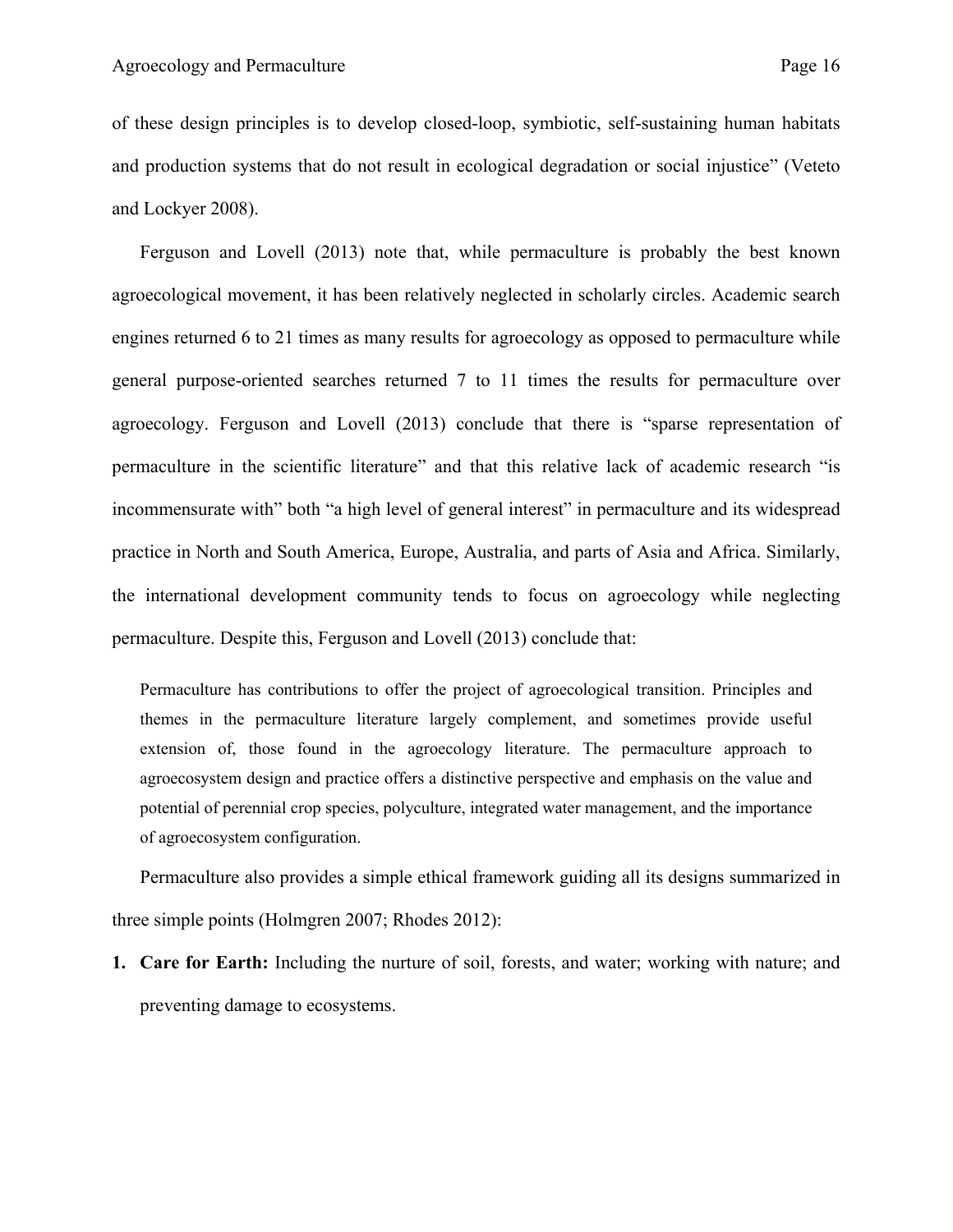- **2. Care for people:** Including looking after one's self, kin, and community; working with others; assisting those without to access healthy food and clean water; and designing sustainable systems that produce life's necessities.
- **3. Fair share:** Including setting limits on consumption and reproduction; redistributing surplus production to those in need; building economic lifeboats; and modifying lifestyles.

Permaculture then provides a set of twelve principles that create a framework for design while allowing for a wide range of methods applied in specific contexts (Holmgren 2002; McManus 2010):



**Fig. 2***:* Permaculture Ethics and Principles (Telford 2015)

1. **Observe and interact:** Design begins with prolonged and thoughtful observation of place.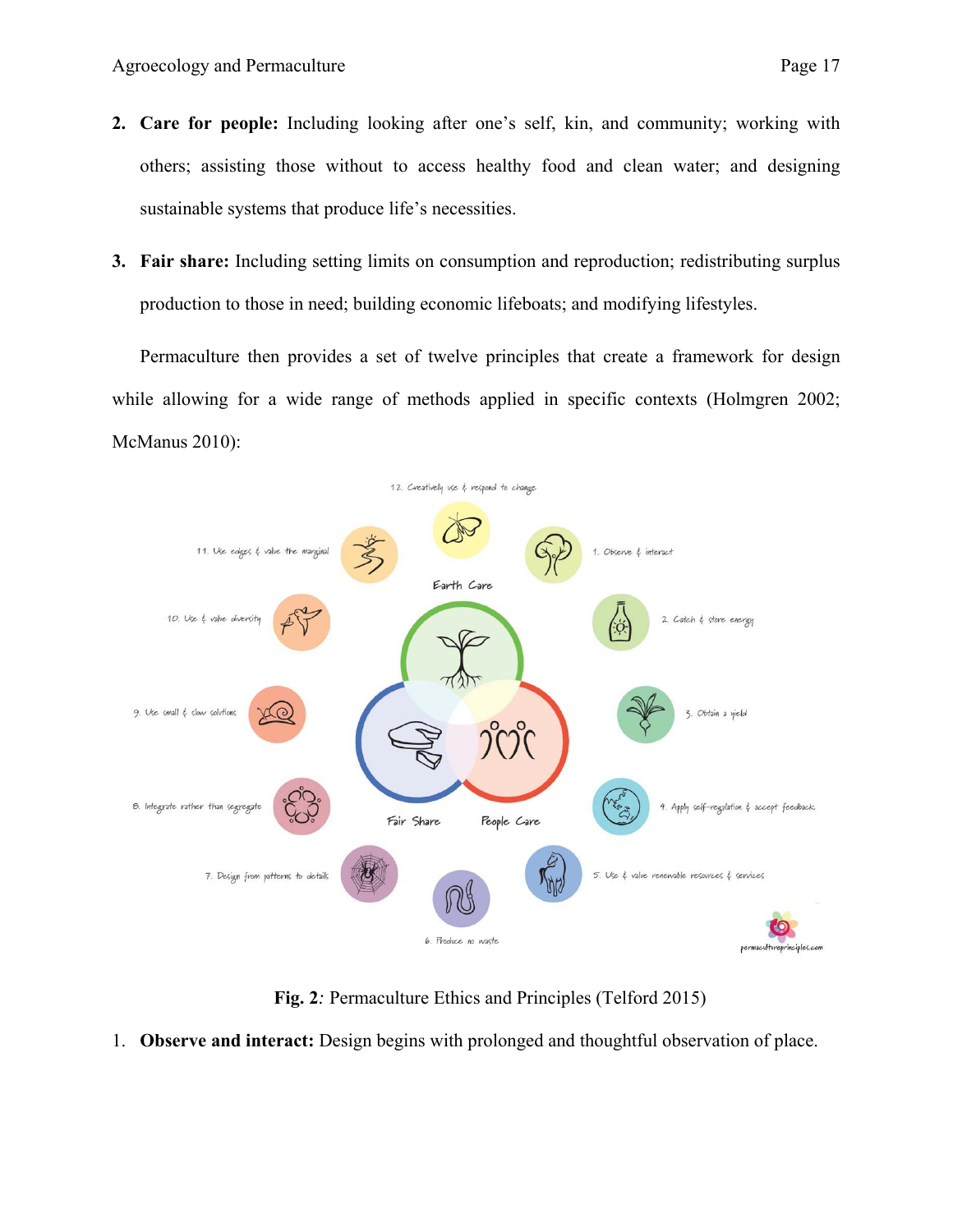- 2. **Catch and store energy, nutrients, and water:** Collect energy and water while they are abundant and store them for times of need.
- 3. **Obtain a yield:** Ensure that the system can produce necessities in the most self-reliant manner possible.
- 4. **Apply self-regulation and accept feedback:** Create appropriate negative feedback loops to maintain a healthy system balance.
- **5. Use and value renewable resources** like sunlight and rainwater; employ processes that regenerate soil; avoid external inputs.
- 6. **Produce no waste:** Recycle all wastes as useful resources.
- 7. **Design from patterns to details:** Use nature's patterns as templates for effective design.
- 8. **Integrate rather than segregate:** Design with synergistic relationships in mind (such as mutually beneficial polycultures rather than monocultures).
- 9. **Use small and slow solutions:** Start small, experiment, and use local resources. Smaller, simpler solutions are easier to maintain than larger, more complex ones.
- 10. **Use and value diversity:** Diversity increases resilience, making the system less vulnerable to failures.
- 11. **Use edges and value the marginal:** The interface between different zones is often the most interesting and creative place.
- 12. **Creatively use and respond to change:** All ecological systems have an evolutionary dimension. Observe changes taking place and intervene carefully at the right time and place.

The way these principles are actually implemented in a given context can vary widely. Ferguson and Lovell (2013) note, however, that the techniques used by permaculture are generally similar to those used in many other agroecological systems, albeit sometimes with a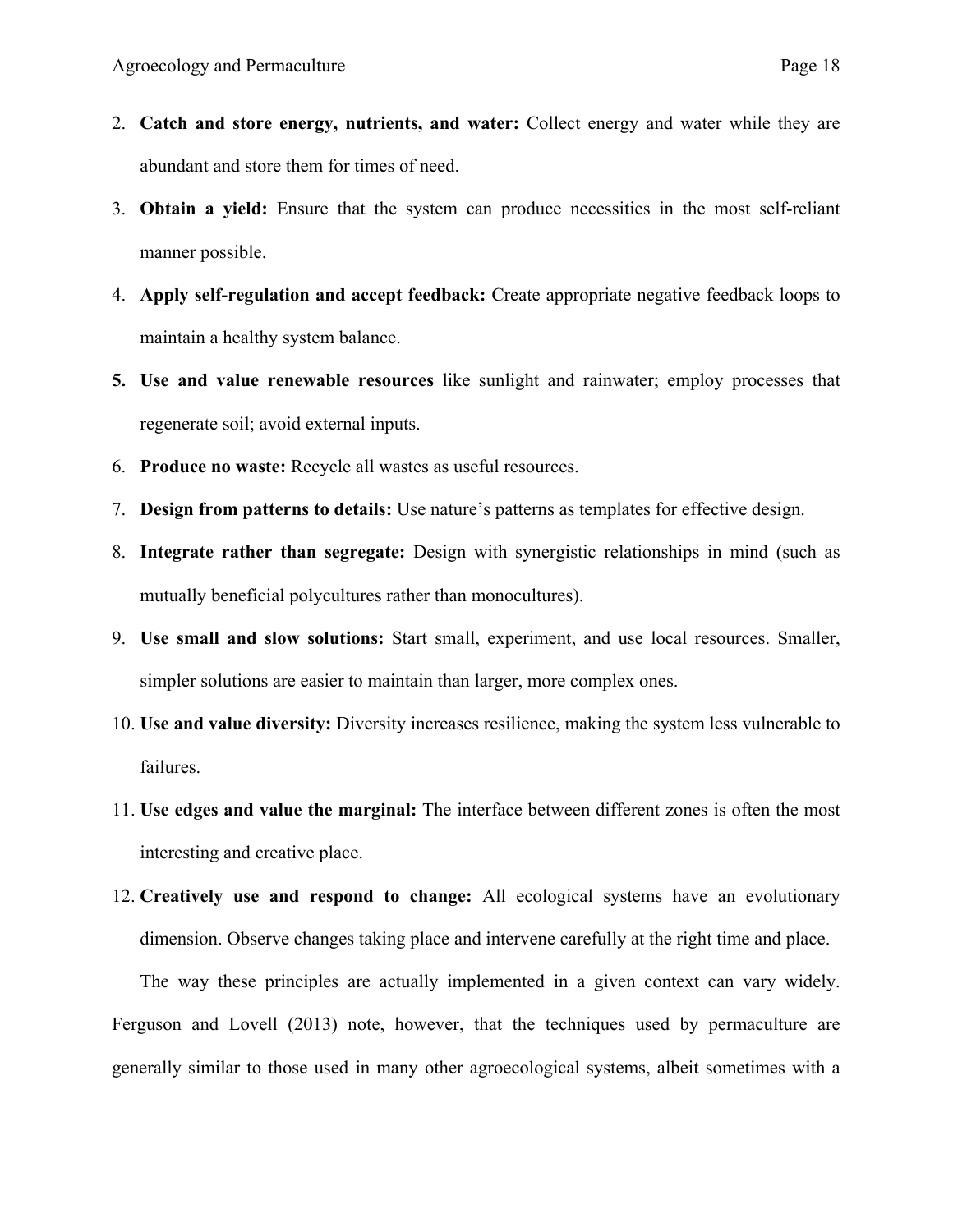distinctive vocabulary (such as "food forests" for agroforestry or "plant guilds" for synergistic polycultures). They conclude that permaculture can be best understood as a "conceptual framework for the evaluation and adoption of practices, rather than a bundle of techniques" where the two key criteria for evaluation are ecosystem mimicry (model using the structure and function of natural ecosystems as guides to imitate) and system optimization (identifying leverage points where small interventions may significantly improve performance).

A well-functioning permaculture system will be characterized by a wide variety of species, spaces, and zones; a diverse and plentiful yield of food, fiber, and other useful products; sufficient ecological complexity and stability to facilitate energy and water storage while ensuring resilience as conditions change; and the ability to be self-sustaining using local, renewable resources without external inputs (Peeters 2012). In practice, permaculture often uses a multi-layered system of trees and plants along with livestock with different zones (in roughly concentric circles, with the inner-most zone requiring the most monitoring and human labor and the outermost requiring the least), and relies on perennial crops as much as possible to reduce soil disturbance and human labor. A forest garden – characterized by the "stacking of functions" using different layers – would be a fairly typical kind of permaculture system. By some estimates, this kind of system can feed up to 25 people per hectare, or about double of what is possible using industrial agricultural systems, albeit supporting a different diet less dependent on cereal grains (Rhodes 2012). This layered system is illustrated below: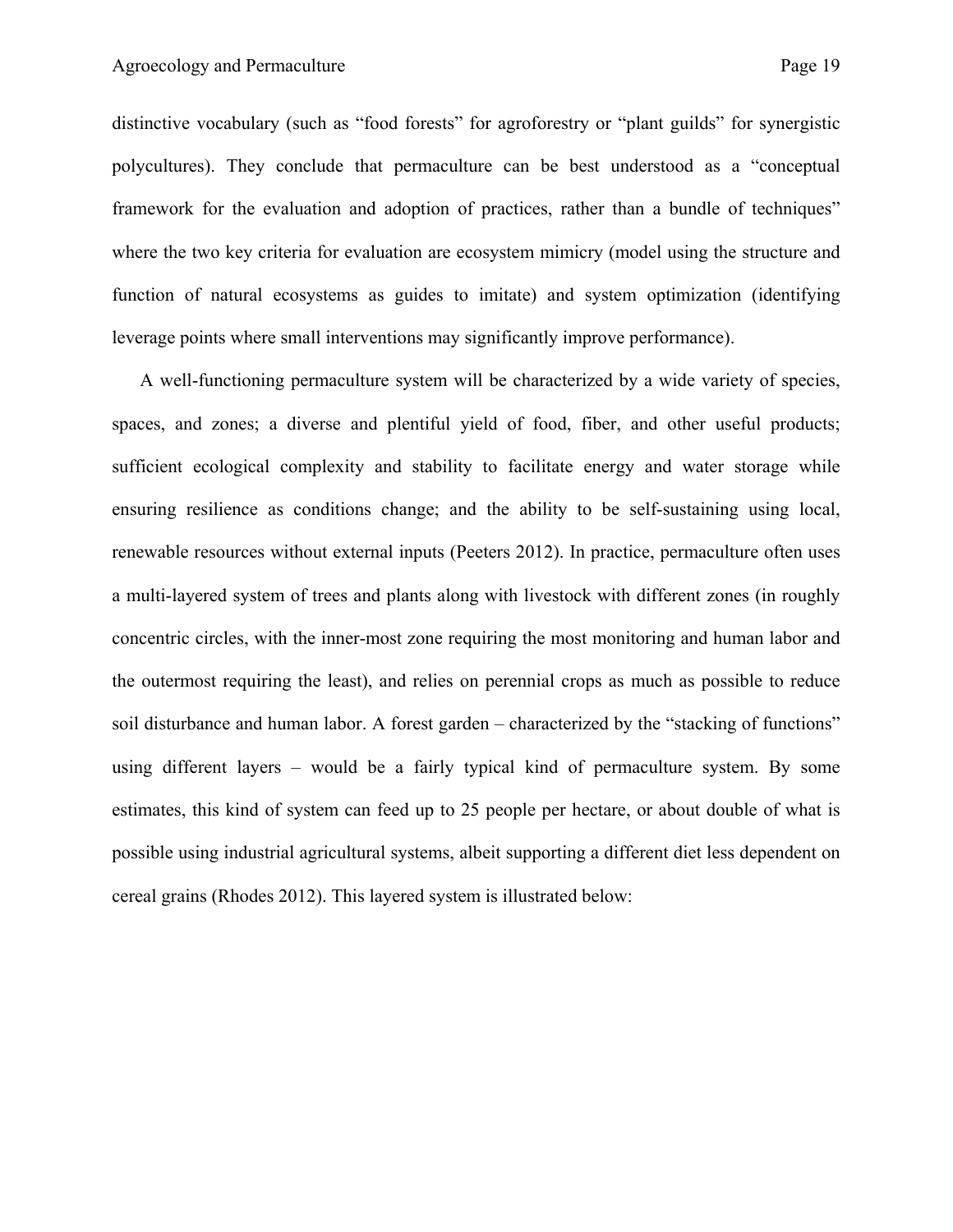

**Fig. 3***:* Layered polyculture forest garden (Kitsteiner 2014)

Another example of a closed-looped permaculture system is aquaponics which combines aquaculture and hydroponics without using external inputs: Water enriched with fish effluents is used to grow vegetables and fish food, which in turn produces enough to also feed the fish (Holmgren 2002). Such a system produces vegetables far more quickly and abundantly than traditional soil-based methods with the added bonus of simultaneously producing edible fish. Similarly, systems have been designed which enable fish and ducks to live in rice paddies where the animals fertilize the rice and control pests. Rice, eggs, and meat are all produced simultaneously on the same piece of land. A rice paddy can be converted to this system using minimal labor and a spade together with some scraps of bamboo to create a screened trench to protect the fish during the hot daytime hours (Coleman 2004).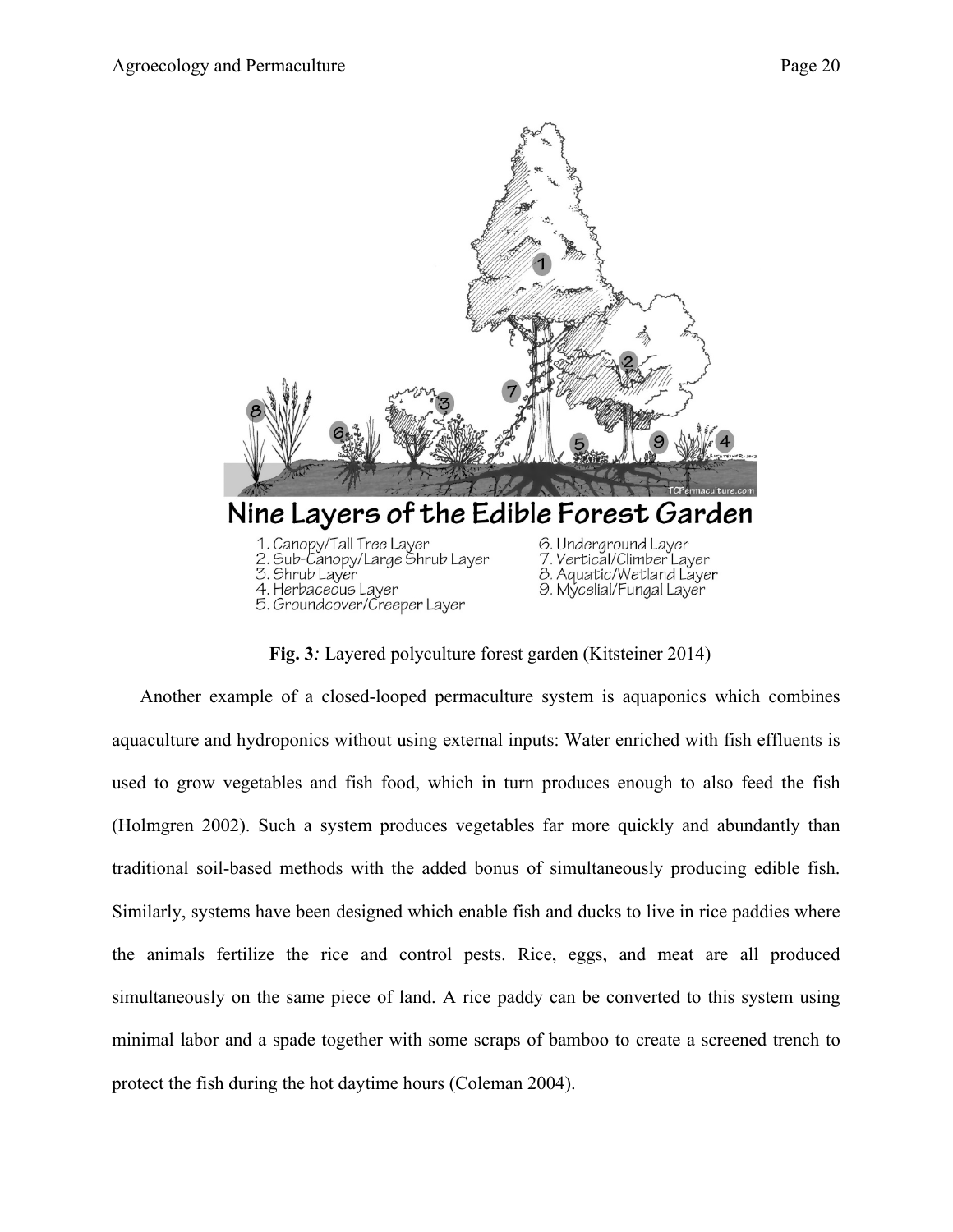## **Addressing Ecological Challenges through Agroecological Approaches**

Moving from an industrial to agroecological approach to agriculture has the potential to greatly reduce chemical and biological pollution, curb GHG emissions, enhance carbon sequestration in soil, and diminish both energy and water usage. The following subsections will explore each of these areas in more detail.

### *Minimizing chemical fertilizer and pesticide use*

Agroecological systems focus on building healthy soil with a high percentage of organic matter and generally avoid the use of chemical fertilizers by using cover crops, animal manure, agroforestry, and synergistic companion plantings in an integrated system which maintains soil fertility (Altieri 2009; Altieri and Nicholls 2012). Similarly, pesticide use is greatly reduced – and in most cases completely eliminated – by avoiding monocultures more vulnerable to diseases and plagues and by using natural pest controls (Uphoff 2002). In Cuba, farms that have shifted from industrial to agroecological methods have reduced agrochemical use by 77% since 1988 while increasing production by 145% (Rosset et al. 2011). Because of this, both the fossil fuel energy used to produce these chemical inputs and N2O GHG emissions from fertilizers have also been significantly reduced.

### *Reducing energy consumption and greenhouse gas emissions*

Agroecological systems based on perennial plantings largely eliminate the use of heavy machinery for planting and harvesting and reduce soil disturbance and erosion. To the extent that agroecology focuses on localized production, it also reduces energy used for transporting food. In terms of energy efficiency, small Cuban farms using agroecological methods have energy efficiencies (energy output to input) ranging from 10:1 to 30:1 (Altieri et al. 2012) while food produced using industrial methods in the US typically have an efficiency on the order of 1:1.5 or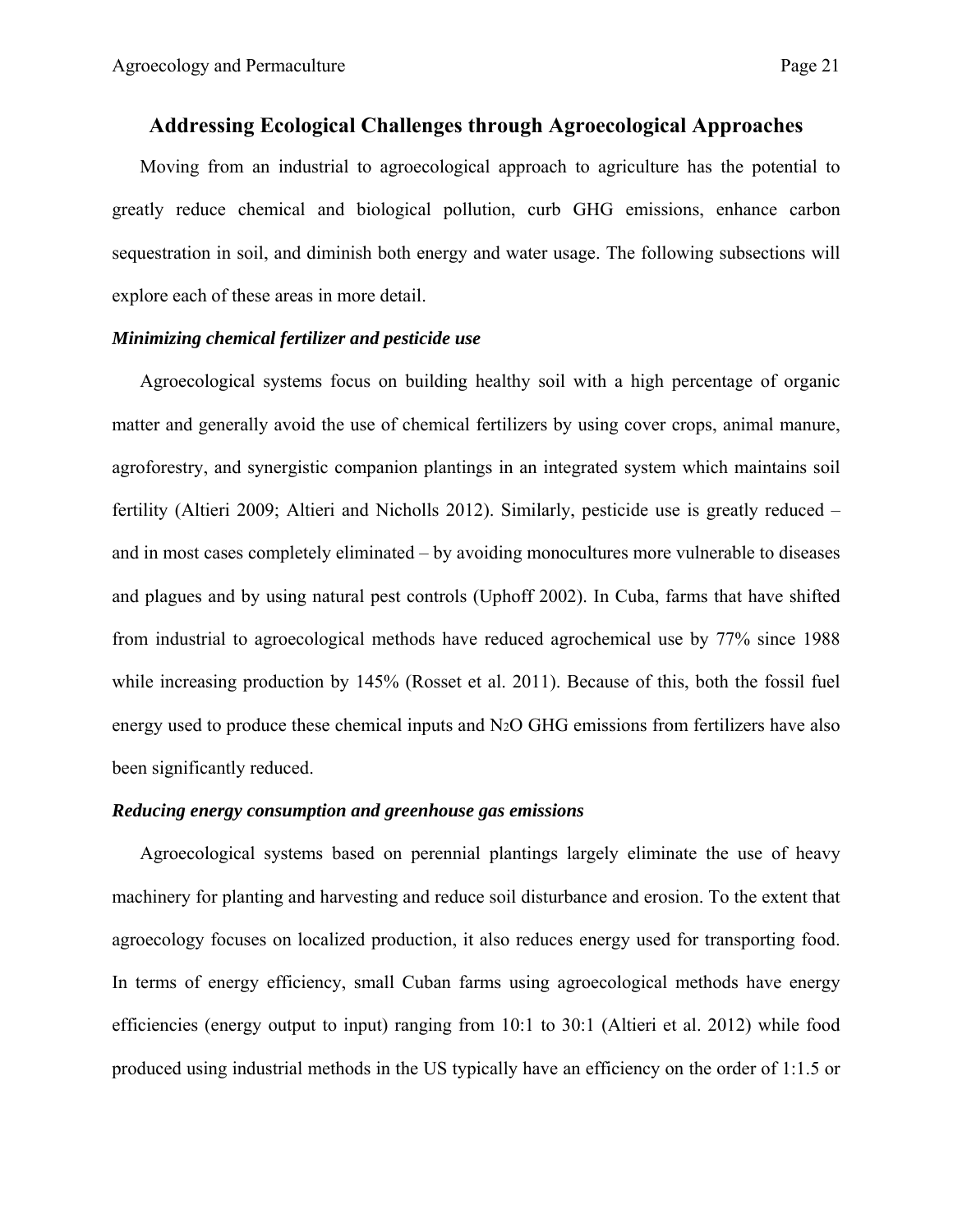less – i.e. more energy is expended than is produced in food energy. Even larger-scale organic (not necessarily agroecological) farms in the US use 15 to 45% less energy than those using industrial methods (Gomiero et al. 2008). Given that 12-15% of GHG emissions are directly related to agricultural production (GRAIN 2011), the potential for reducing emissions appears to be substantial. This potential is even greater if the move towards agroecology is accompanied by re-localizing production to minimize the energy used in agricultural transportation and processing associated with a further 15-20% of emissions.

Moreover, agroecological systems have immense potential to restore agricultural soils' capacity to sequester carbon. The Rodale Institute in Pennsylvania has demonstrated that agroecological methods that rebuild organic components in soil can increase carbon content by 1% per year, reaching 30% after thirty years and sequestering 8,233 Kg of CO2 per hectare per year. Not only does this provide a valuable carbon sink, but sequestering carbon in soil (largely via mycorrhizal fungi) makes crops more resistant to droughts, pests, and diseases. By one estimate, in the US 1.5 billion tonnes of  $CO<sub>2</sub>$  could be captured each year, equivalent to about one quarter of US fossil fuel emissions (Rhodes 2012). The Rodale Institute (2014) itself is more optimistic, estimating that regenerative agroecological methods could capture 100% of current global CO2 emissions.

While requiring more investigation, additional carbon could be sequestered in soil using biochar – a special kind of charcoal produced by burning carbon-rich material (like crop wastes) in an extremely low-oxygen environment. Biochar was discovered by examining the rich *terras pretas* (dark soils) traditionally produced by indigenous peoples in the Amazon basin using charcoal, pottery shards, and other substances. Unlike other forms of carbon, biochar does not decompose quickly (even in tropical soils), yet it can significantly improve soil fertility,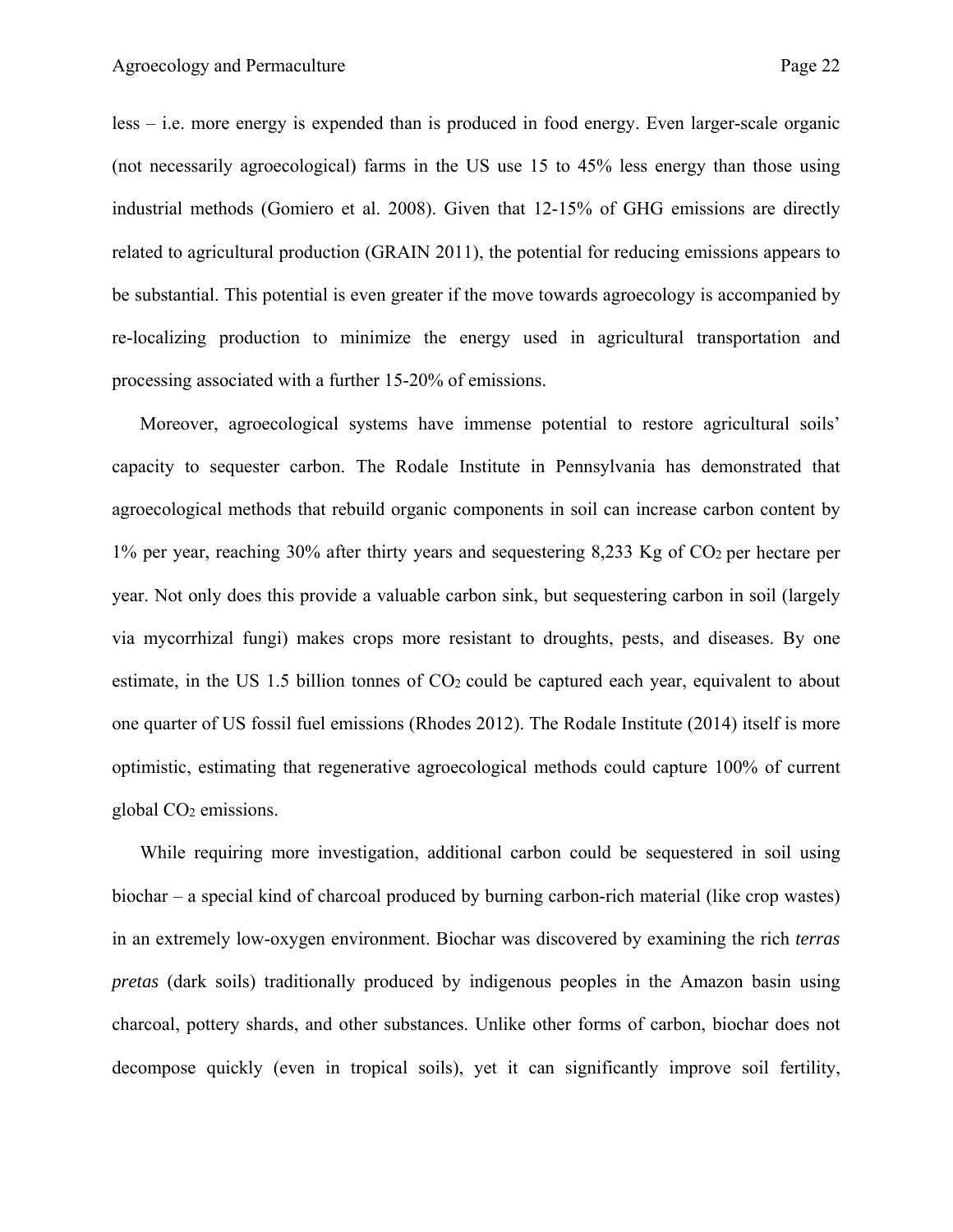especially if first inoculated with beneficial microorganisms. Indeed, biochar creates a kind of "reef" for beneficial microorganisms in soil – a single gram of biochar has a surface area of roughly 500 m<sup>2</sup> (Bruges 2010). Globally, if even 20% of all crop residues were converted into biochar, more than 650 million tonnes of  $CO<sub>2</sub>$  equivalents could be sequestered by this method each year (Bates 2010). Some more optimistic projections posit that biochar could reduce greenhouse gas levels in the atmosphere to pre-industrial levels by 2050, but only if emissions are also significantly reduced (Bruges 2010).

#### *Conserving and protecting water*

Agroecological systems use contoured swales and other forms of surface impoundment, basins, and berms to both capture water and slow its flow, encouraging infiltration into the soil. Redundant systems are also encouraged with particular emphasis given to storing water first in soil, then surface impoundments, and finally tank storage (Ferguson and Lovell 2013). Increasing organic matter in soil increases its ability to retain water by up to 100% (Gomiero et al. 2008) while cover crops and agroforestry can further decrease water evaporation. Together, these techniques make it possible to greatly reduce – and in many cases eliminate – the need for irrigation. Given that irrigation accounts for up to 90% of net surface and non-renewable ground water consumption (Döll et al. 2009; Wada et al. 2012), agroecology's potential for reducing water usage is immense. Simultaneously, agroecology reduces water contamination by avoiding both the use of agrochemicals and by eschewing intensive livestock operations (integrating livestock into mixed systems or using pulse grazing).

## **Conclusions**

It is evident that agroecological methods can play a significant role in addressing key ecological problems, particularly climate change and water shortages, while still producing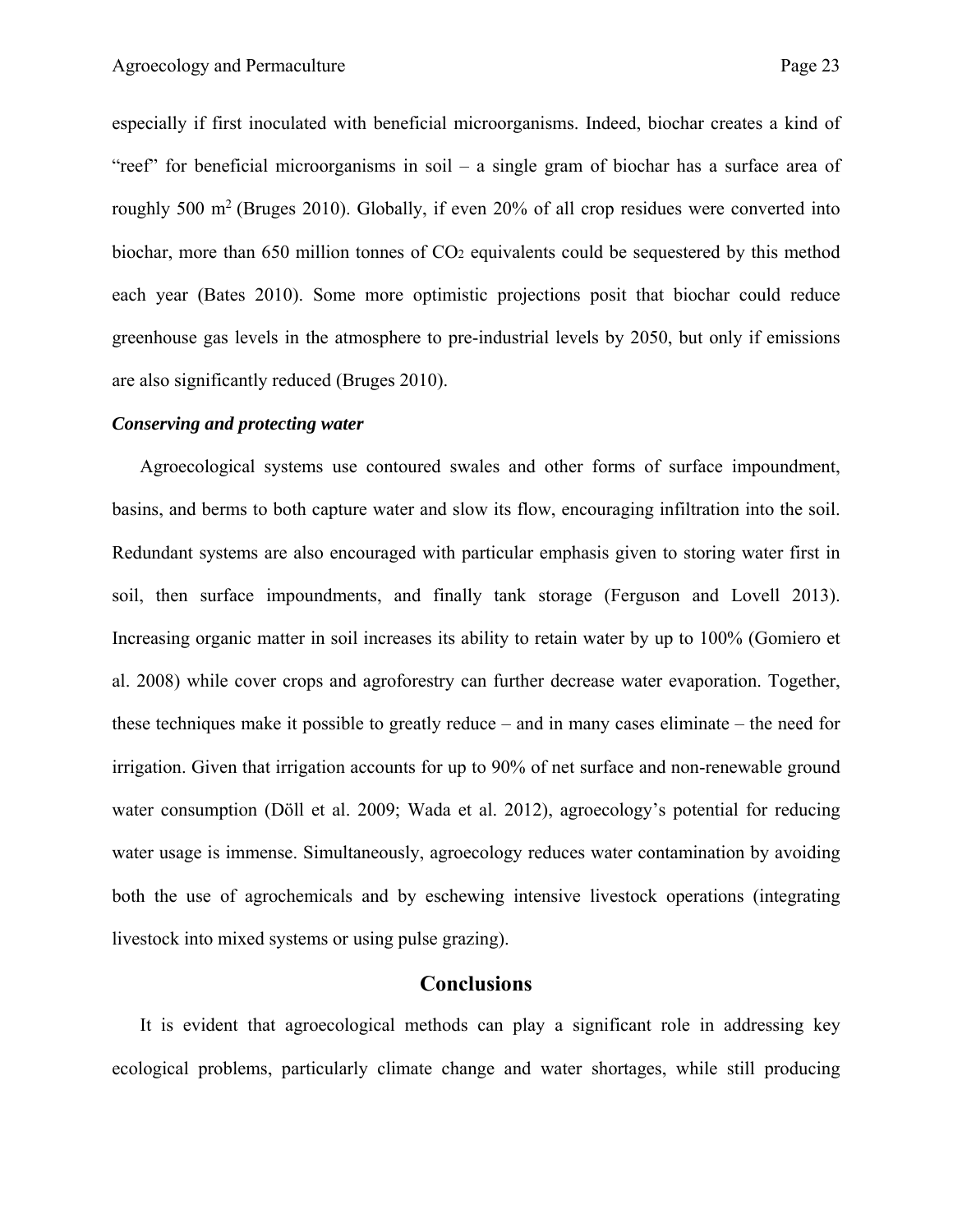sufficient food for all. Indeed, agroecological systems are more resilient to major weather events and may actually ensure a more secure food supply than industrial methods in a world threatened by growing water and energy shortages. Simultaneously, agroecological practices embody values and ways of thinking that, over time, may encourage genuinely ecological dispositions and worldviews that enable practitioners to approach problems and discern actions from a perspective that systematically promotes sustainability and social justice.

It is also clear, however, that more research is needed to fully understand the advantages and challenges of implementing agroecological systems. Ferguson and Lovell (2013) note that several challenges remain in this regard – particularly in the case of permaculture. Often, permaculturists tend to make "overarching or oversimplifying claims" that are not easily substantiated, for example that "humanity already possesses all the knowledge necessary to replace current land use with permaculture systems in all contexts." In general, permaculture literature tends to downplay the risks and challenges of creating sustainable agroecosystems. Permaculture has also suffered from a relative isolation from mainstream science and there has been little research into permaculture in academia. While agroecology as a whole may suffer from these inadequacies to a lesser extent, there is still the need for research to improve agroecological methods, explore its full potential to address pressing ecological and social concerns, and overcome the obstacles that may impede its widespread adoption.

In general, it seems easier to imagine the transition of small-scale farms in the global South to agroecology (as explored in some detail by Altieri and De Schutter), both because many of these farms are still labor-intensive and because agroecological methods often build on traditional farming methods and knowledge. The formulation and implementation of policies to encourage the conversion of areas currently dominated by industrial agriculture to agroecology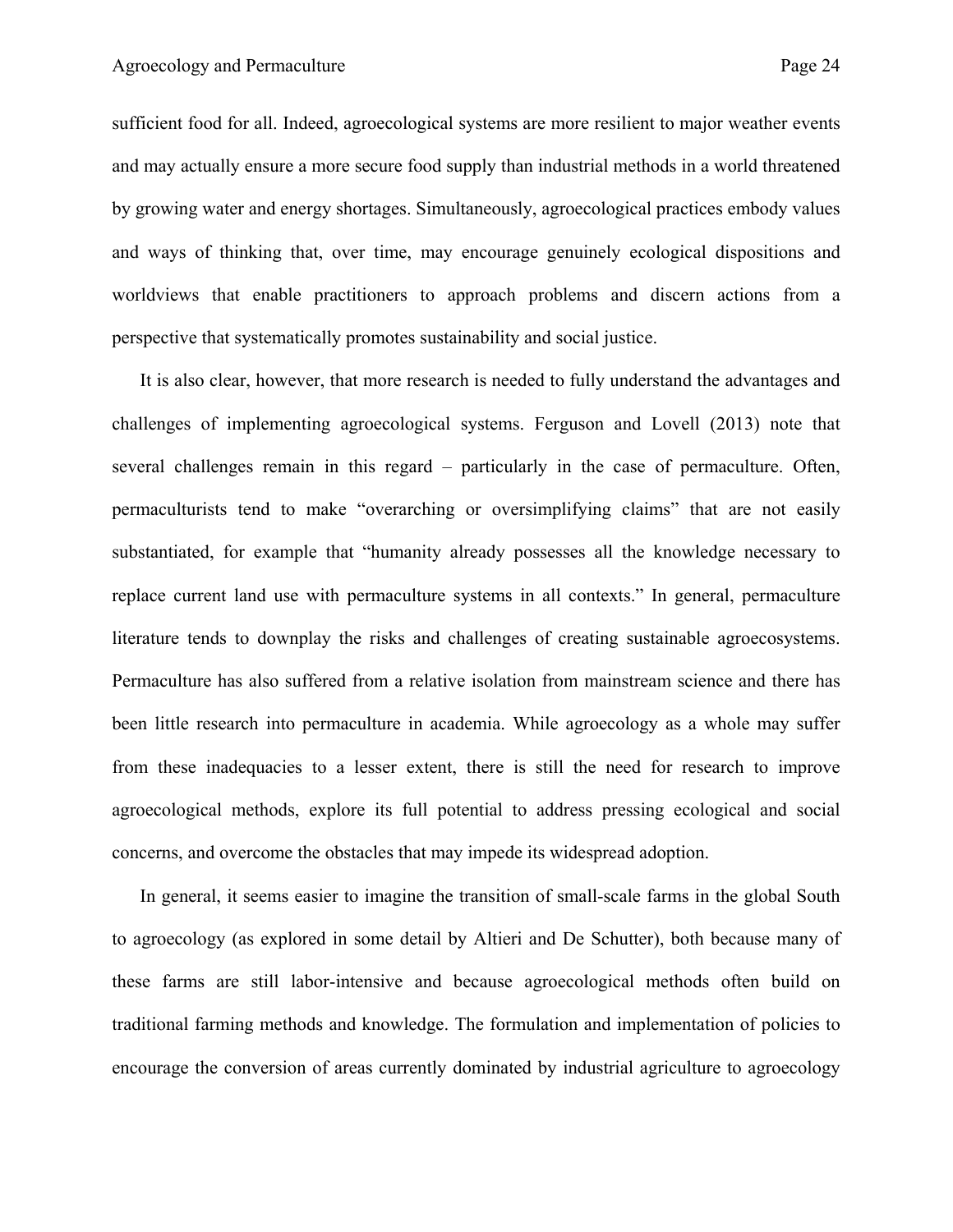may be much more challenging. Generally, agroecological methods involving polycultures are difficult to cultivate and harvest using machinery, and are thus more labor-intensive (albeit newly designed farm implements might reduce this labor somewhat). This would almost certainly require that more people work the land while the average size of farms would need to significantly decrease. While polycultures may produce a wider variety of foods than monocultures, a smaller percentage of that food may be in the form of cereal grains, thus necessitating changes in diets. A greater reliance on local food sources to reduce transportation could similarly require changes in consumption patterns as well as the adoption of urban gardening on a large scale. Perhaps a greater challenge still is the influence of large transnational chemical, petroleum, seed, and food companies who would see agroecology as counter to their economic interests along with government policies that favor industrial agriculture via subsidies and other incentives (Altieri and Nicholls 2005). Ultimately, to bring about a successful transition to agroecology in the global North would require both changes in government policies and changes in basic assumptions about food production, and indeed in the way we relate to food itself.

The promise of agroecology, however, should not be underestimated despite these challenges. Consider, for example, the permaculture project of Geoff Lawton who began working on five hectares of flat desert land near the Dead Sea in Jordan. On land with minimal rainfall, high salinity, and temperatures reaching up to  $50$  C – and using only simple methods like digging ditches on contour, composting, cover crops, nitrogen-fixing trees, limited microirrigation, and the gradual expansion to fruit trees and other crops – this severely-degraded land was turned into a fertile garden producing olives, figs, vegetables, dates, tilapia, chickens, and other farm animals within a single year while only using 20% of the water consumed by the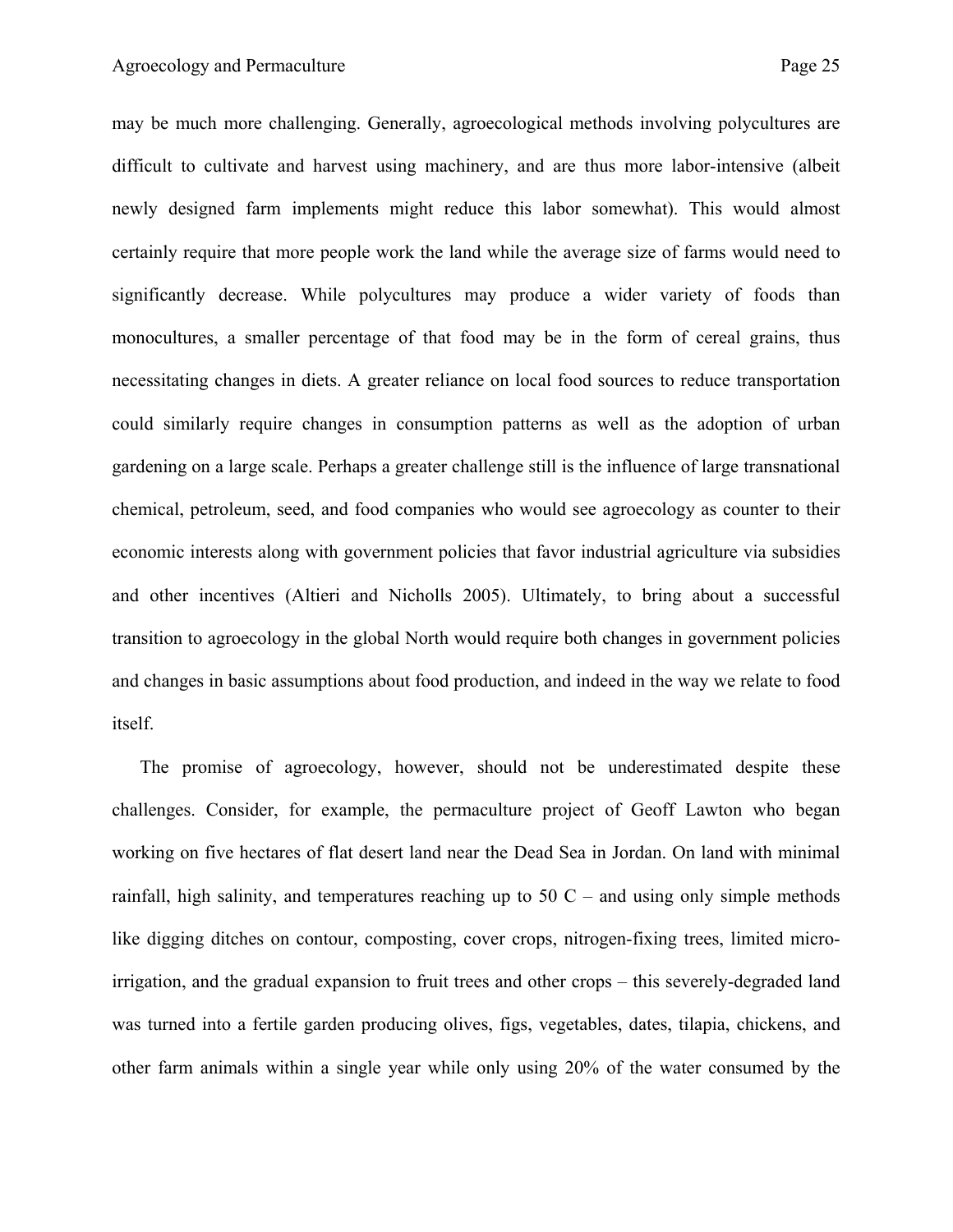neighboring "conventional" farms based on industrial methods (Bates 2010). To achieve such results with minimal economic resources under some of the most difficult conditions on the planet illustrates the potential of agroecology to address many of the Earth's most pressing ecological challenges.

## **References**

- Altieri MA (1995) Agroecology: The science of sustainable agriculture. 2nd edn. Westview Press, Boulder, CO
- Altieri MA (2009) Agroecology, small farms, and food sovereignty. Monthly Rev 61(3):102-113
- Altieri MA, Funes-Monzote FR, Petersen P (2012) Agroecologically efficient agricultural systems for smallholder farmers: Contributions to food sovereignty. Agronomy for Sustainable Development 32(1):1-13
- Altieri MA, Nicholls CI (2005) Agroecology and the search for a truly sustainable agriculture. United Nations Environmental Programme, Mexico, DF
- Altieri MA, Nicholls CI (2012) Agroecology scaling up for food sovereignty and resiliency. In: Lichtfouse E (ed) Sustainable Agriculture Reviews, vol 11. vol 2012. Springer Science+Business Media, Dordrecht, Netherlands, pp 1-29. doi:10.1007/978-94-007- 5449-2
- Bates AK (2010) The biochar solution: Carbon farming and climate change. New Society Publishers, Gabriola Island, BC
- Beaulieu MS (2004) Manure management in Canada. Statistics Canada: Farm environmental management in Canada 1(2):1-52
- Bruges J (2010) The biochar debate: Charcoal's potential to reverse climate change and build soil fertility. Chelsea Green Publishing, White River Junction, VT
- Butler D (2013) Fungus threatens top banana. Nat Middle East 504(7479):195-196
- Chapagain A, Hoekstra A (2004) Water footprints of nations. UNESCO-IHE, Delft, Netherlands
- Coleman R (2004) The role of permaculture in attaining global food security. Issues 69(December 2004):45-48
- De Schutter O (2010) Report submitted by the Special Rapporteur on the right to food. UN Hum Rights Counc, New York, NY. http://www2.ohchr.org/english/issues/food/docs/A-HRC-16-49.pdf. Accessed 15 January 2011
- Döll P, Fiedler K, Zhang J (2009) Global-scale analysis of river flow alterations due to water withdrawals and reservoirs. Hydrology and Earth Syst Sciences 13(12):2413-2432
- ETC Group (2009) Who will feed us? Questions for the food and climate crisis. ETC Group Communiqué (102):1-31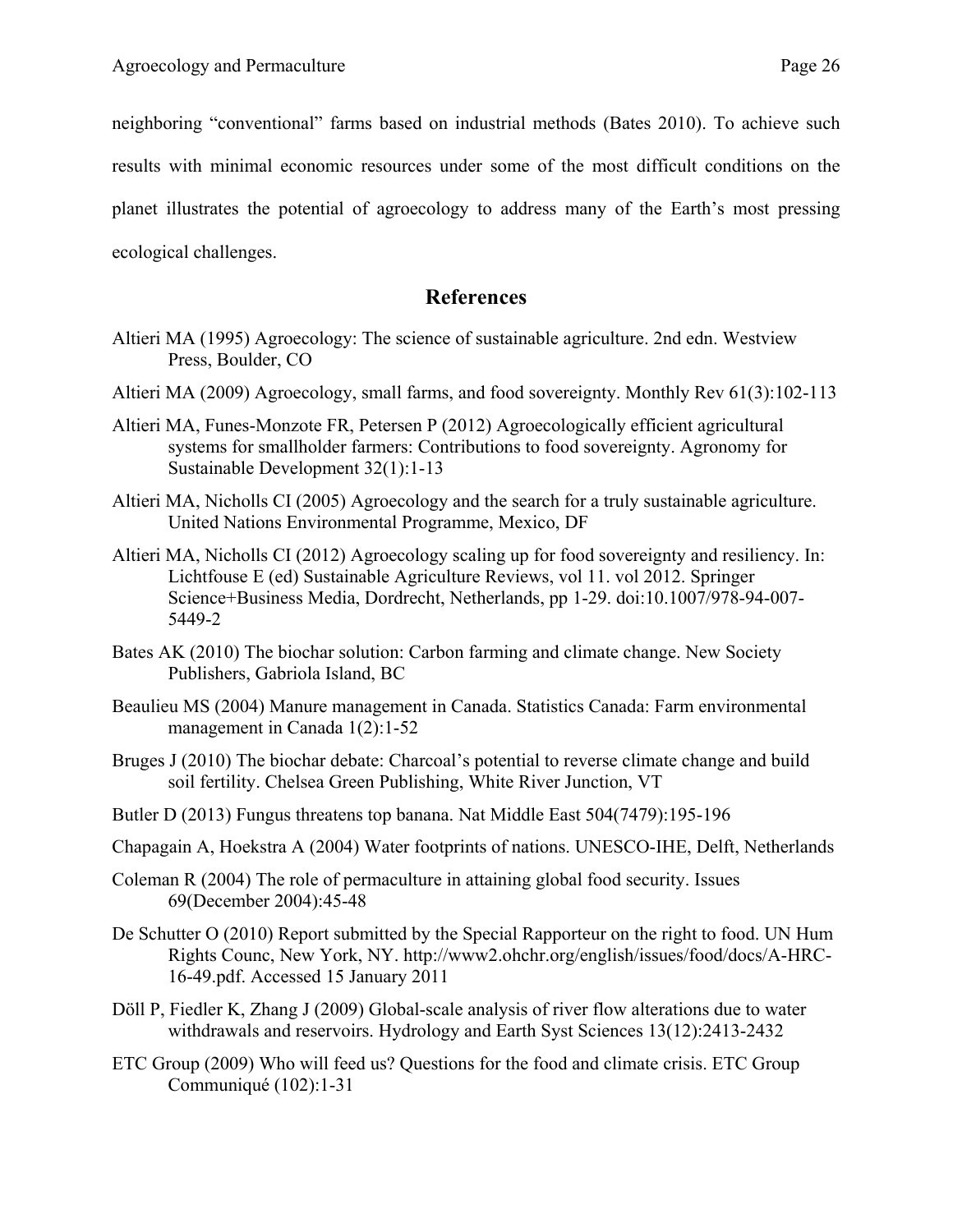- FAO (1998) Women: Users, preservers and managers of agro-biodiversity. Food and Agricultural Organisation. http://www.fao.org/sd/wpdirect/wpan0025.htm. Accessed 17 Febuary 2014
- Ferguson RS, Lovell ST (2013) Permaculture for agroecology: Design, movement, practice, and worldview. A review. Agronomy for Sustainable Development 34(2):251-274. doi:10.1007/s13593-013-0181-6
- Foley JA et al. (2005) Global consequences of land use. Science 309(5734):570-574
- Gomiero T, Paoletti MG, Pimentel D (2008) Energy and environmental issues in organic and conventional agriculture. Critical Revs in Plant Sciences 27(4):239-254
- GRAIN (2011) Food and climate change: The forgotten link. GRAIN, Barcelona, Spain. http://www.grain.org/article/entries/4357-food-and-climate-change-the-forgottenlink.pdf. Accessed 15 October 2014
- Heller MC, Keoleian GA (2000) Life cycle-based sustainability indicators for assessment of the US food system. Cent for Sustainable Systems, University of Michigan, Ann Arbor, MI. http://citeseerx.ist.psu.edu/viewdoc/download?doi=10.1.1.194.9814&rep=rep1&type=pdf . Accessed 15 February 2015 doi:10.1.1.194.9814
- Holmgren D (2002) Principles & pathways beyond sustanability. Holmgren Design Services, Hepburn, Australia
- Holmgren D (2007) Essence of permaculture. Holmgren Design Services, Hepburn, Australia. http://holmgren.com.au/downloads/Essence\_of\_Pc\_EN.pdf. Accessed 15 October 2014
- Kitsteiner J (2014) Temperate climate permaculture: Nine layers of the edible forest garden. http://tcpermaculture.com/site/2013/05/27/nine-layers-of-the-edible-forest-garden/. Accessed 31 July 2014
- Knorr DW, Watkins TR (1984) Alterations in food production. Van Nostrand Reinhold, New York, NY
- LeBlanc RJ, Matthews P, Richard RP (2009) Global atlas of excreta, wastewater sludge, and biosolids management: Moving forward the sustainable and welcome uses of a global resource. UN-Habitat, Nairobi, Kenya
- Liebhardt W (2001) Get the facts straight: Organic agriculture yields are good. Organic Farming Res Found Inf Bull 10:1, 4-5
- Mann CC (2005) 1491: New revelations of the Americas before Columbus. Random House LLC, New York, NY
- Mazoyer M, Roudart L (2006) A history of world agriculture: From the neolithic age to the current crisis. Earthscan, London, UK
- McIntyre BD, Harren HR, Wakhungu J, Watson RT (eds) (2009) Agriculture at a crossroads: International assessment of agricultural knowledge, science and technology for development global report. Island Press, Washington, DC

McKibben B (2013) Don't imagine the future—it's already here. Organization 20(5):745-747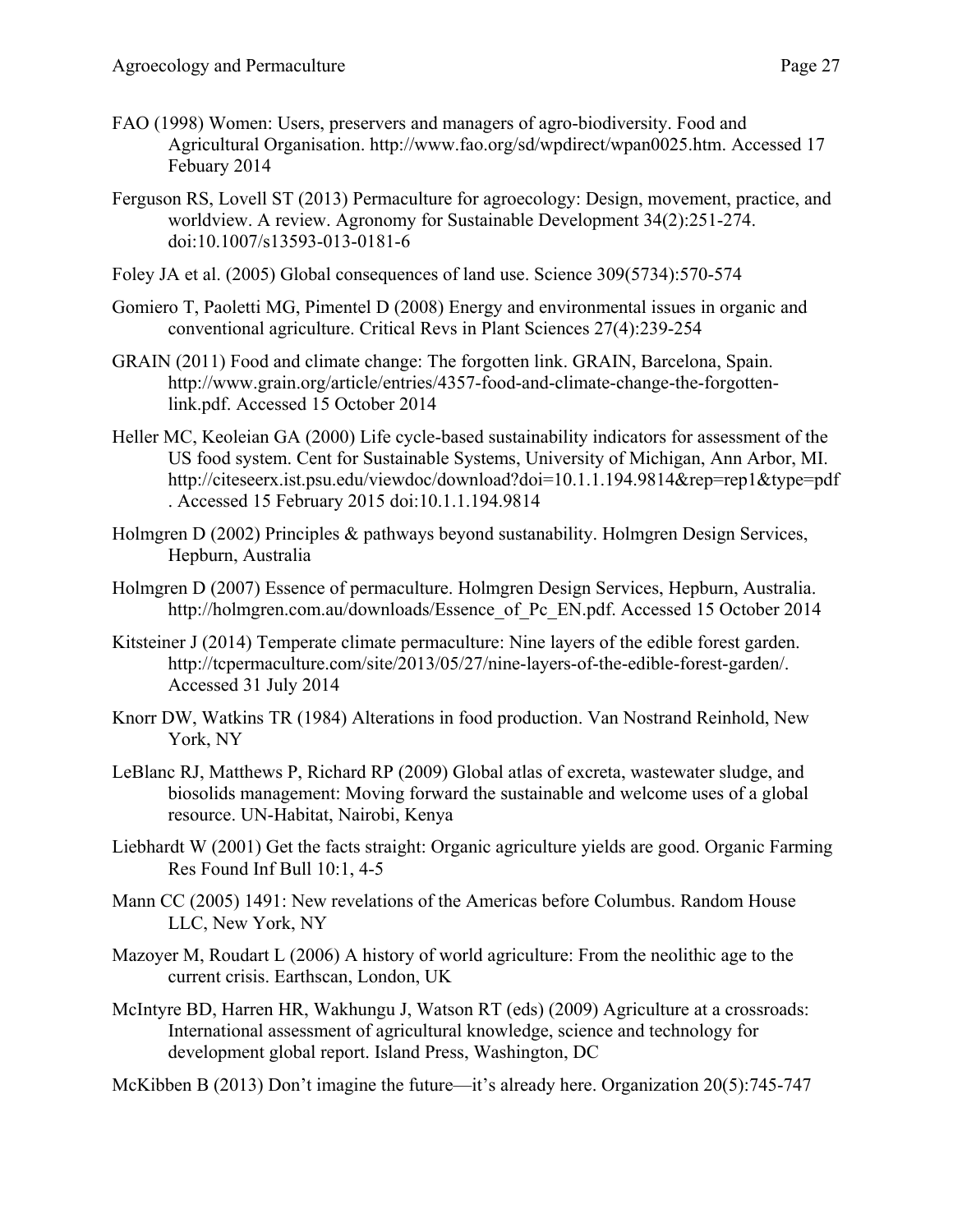- McManus B (2010) An Integral Framework for Permaculture. J of Sustainable Development 3(3):162-174
- Mollison B (1979) Permaculture two: Practical design for town and country in permanent agriculture. Tagari Community Books, Maryborough, Australia
- Neff RA, Parker CL, Kirschenmann FL, Tinch J, Lawrence RS (2011) Peak oil, food systems, and public health. American J of Public Health 101(9):1587-1597. doi:10.2105/AJPH.2011.300123
- Peeters B (2012) Permaculture as alternative agriculture. Kasarinlan: Philippine J of Third World Studies 26(1-2):422-434
- Perelman MJ (1972) Farming with petroleum. Environment: Science and policy for sustainable development 14(8):8-13
- Pimbert M (2009) Towards food sovereignty: Reclaiming autonomous food systems. CAFS, IIED and RCC, London, UK and Munich, Germany
- Pimentel D (1996) Green revolution agriculture and chemical hazards. Science of the Total Environ 188(Suppl. 1):S86-S98
- Pimentel D (2011) Food for thought: A review of the role of energy in current and evolving agriculture. Critical Revs in Plant Sciences 30(1-2):35-44
- Pimentel D et al. (1995) Environmental and economic costs of soil erosion and conservation benefits. Science 267(5201 ):1117-1122
- Pimentel D, Williamson S, Alexander CE, Gonzalez-Pagan O, Kontak C, Mulkey SE (2008) Reducing energy inputs in the US food system. Human Ecology 36(4):459-471
- Pollan M (2006) The omnivore's dilemma: A natural history of four meals. The Penguin Press, New York, NY
- Rhodes CJ (2012) Feeding and healing the world: Through regenerative agriculture and permaculture. Science Progress 95(4). doi:10.3184/003685012X13504990668392
- Rodale Institute (2014) Regenerative organic agriculture and climate change: A down-to-Earth solution to global warming. Rodale Institute, Kutztown, PA. http://rodaleinstitute.org/assets/RegenOrgAgricultureAndClimateChange\_20140418.pdf.
- Rosset PM, Machin Sosa B, Roque Jaime AM, Ávila Lozano DR (2011) The Campesino-to-Campesino agroecology movement of ANAP in Cuba: Social process methodology in the construction of sustainable peasant agriculture and food sovereignty. The J of Peasant Stud 38(1):161-191
- Shiva V (1991) The green revolution in the Punjab. The Ecologist 21(2):57-60
- Shiva V (2008) Soil not oil: Environmental justice in a time of climate crisis. South End Press, Cambridge, MA
- Sinha SK, Talati J (2007) Productivity impacts of the system of rice intensification (SRI): A case study in West Bengal, India. Agricultural Water Management 87(1):55-60